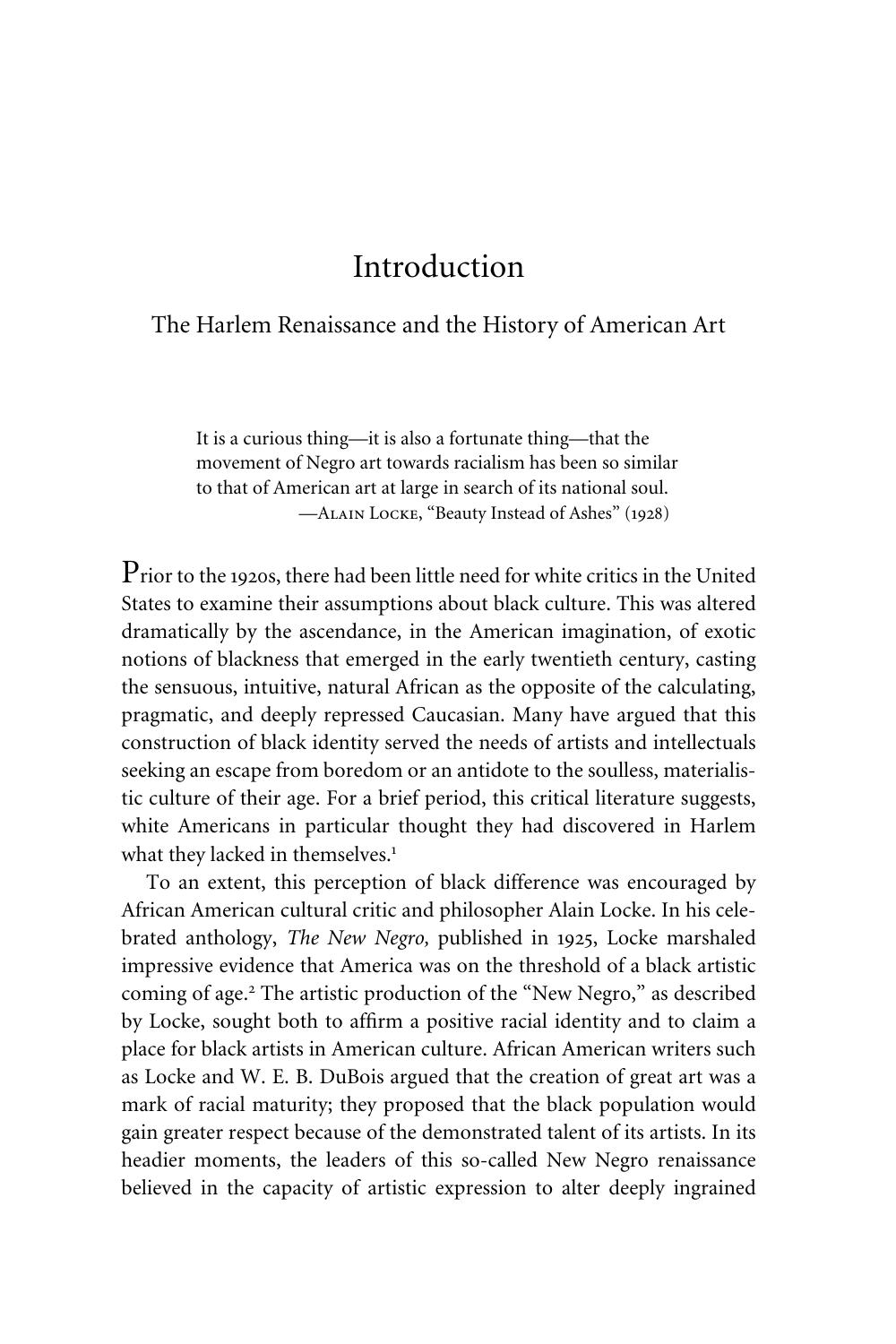assumptions of black inferiority and eliminate prejudice, a phenomenon scholar David Levering Lewis has described as faith in "civil rights by copyright."3

Locke's writings on literature and visual art made frequent reference to racially specific dimensions of experience and culture that in America, he maintained, existed as fortunate complements to one another. Furthermore, he urged black artists to express themselves in characteristically racial terms by drawing on the uniqueness of their circumstances, on their position as heirs both to an authentic American folk culture and to the artistic traditions of ancestral Africa. With the subsequent emergence of an African American cultural intelligentsia, and the flurry of artistic activity we have come to know as the Harlem Renaissance, it seemed an opportune moment to consider the possibility that a characteristically "Negro" art had developed in America, and to speculate on its contribution (past, present, future) to the formation of national culture.

Paralleling the New Negro renaissance was the forecast of a renaissance on a national level that would eventuate in the creation of an authentic American art. Cultural nationalist ideals dominated critical discourse about art in America during the interwar decades, and Locke himself encouraged black artists to understand their work as part of this larger project involving national self-discovery and renewal. Within the African American community, lively exchanges on the nature of black creativity were consistently framed in terms of a dynamic interaction of race and nationality. Under these circumstances, and given that writers on art in early-twentieth-century America were generally more inclined to attach their critical judgments to expectations about the positive social outcomes of art rather than to aesthetic theory, the black artists who emerged in the context of the Harlem Renaissance might readily have moved from the margins closer to the center of American culture.

While scholars of the Harlem Renaissance have long recognized interest in the articulation of modern racial identity within the black community as analogous to the preoccupation with American identity at the national level, historians of American art have done little to configure black artistic production as an essential or constituent element in this chapter of American cultural history.4 In her catalog essay for the 1987 exhibition *Harlem Renaissance: Art of Black America,* Mary Schmidt Campbell noted that the historical legacy of the Harlem Renaissance has been contained within the limiting conditions of cultural separatism, a by-product of legal segregation that has been sustained by ignorance, neglect, and critical distortion.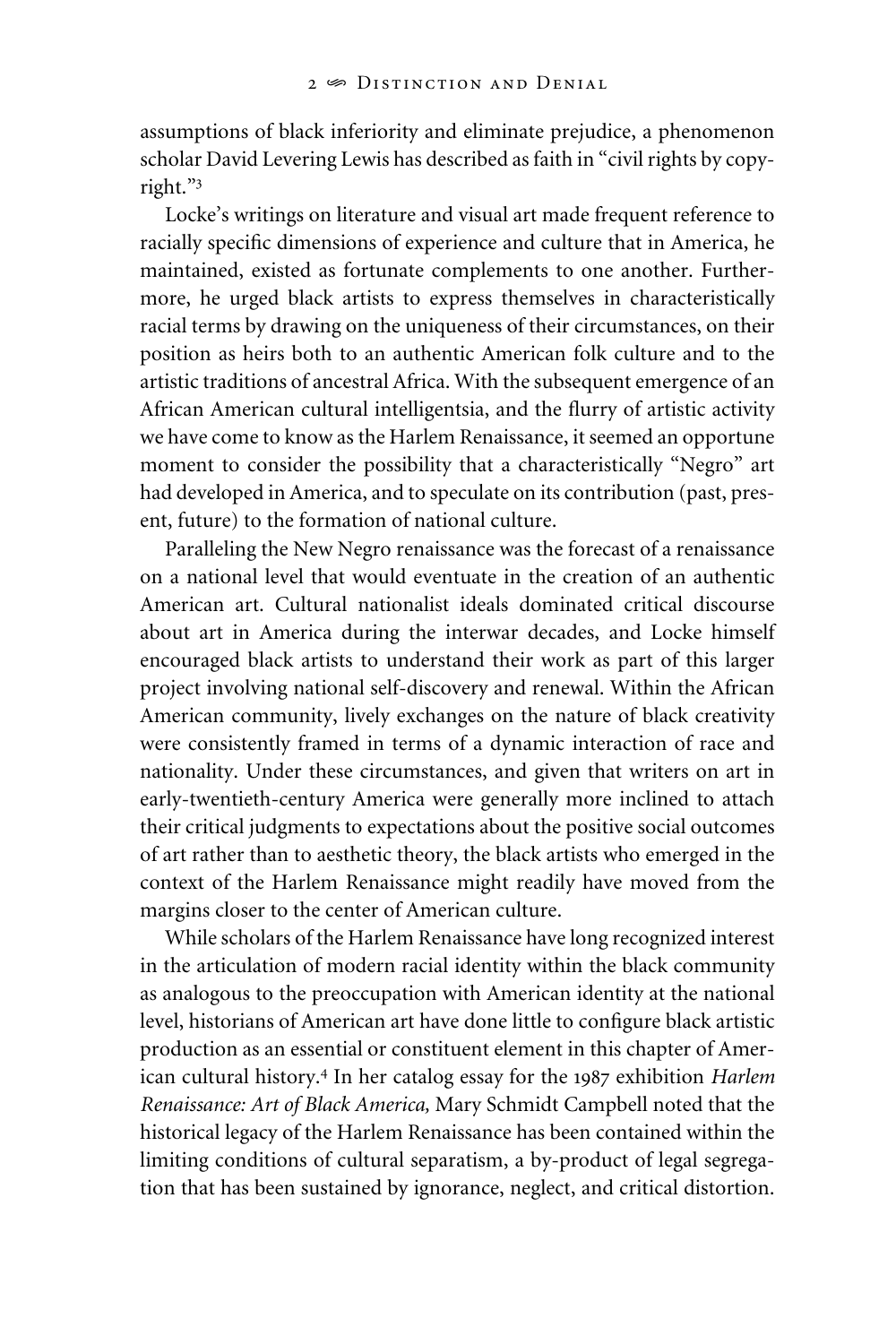Although these artists emerged during a time of intense interest in the creation of an authentic American culture, and were deeply embedded in the struggle for power to articulate its essence, their artistic production remained outside of mainstream discourse.<sup>5</sup>

The present study builds on the insights of Campbell and others who for several generations have actively interrogated assumptions behind the conceptual formations that effectively isolate black artists from dominant historical and critical narratives. The issues that are the central focus of this book are thus familiar to scholars and critics occupied with African American art and Harlem Renaissance studies, as well as to many practicing artists. Through creative practice, traditional scholarship, and critical writing, compelling arguments have been made for the fundamental difference between the historical experiences of African American artists and that of their nonblack peers. But it is often also noted that the fact of such obvious difference need not result in the conclusion that artworks produced by the former necessarily resists analysis in terms of cultural ideals shared with the latter. Nor conversely can such work be adequately understood as simply derivative of these ideals.

For most of the twentieth century, black artists in America were held hostage (or ignored) by a critical and historical establishment that either failed to acknowledge their work as deserving of attention in terms of mainstream ideals, or when it did afford such attention, failed to take into account the wide range of expressive possibilities that emerged under the specific conditions of African American life, conditions that brought unique cultural sensibility to bear on the creation of works of art.<sup>6</sup> These circumstances have left the black artist, in the words of eminent historian David Driskell, "without critical portfolio."<sup>7</sup> Writers such as Driskell and Keith Morrison, both of whom are also practicing artists, responded in the 1970s with a call for the development of viable critical traditions within the black community that would provide the kind of insight into African American art conspicuously absent from mainstream American art criticism.<sup>8</sup>

Morrison and Driskell were contributors to the 1986 project *Choosing: An Exhibit of Changing Perspectives in Modern Art and Art Criticism by Black Americans, 1925–1985,* an early forum for discussion of the critical dilemma faced by African American artists. While the general thrust of *Choosing* was toward the need for development of critical approaches that take adequate account of the racial dimensions of creative practice, it also brought into focus the social and historical conditions that contributed to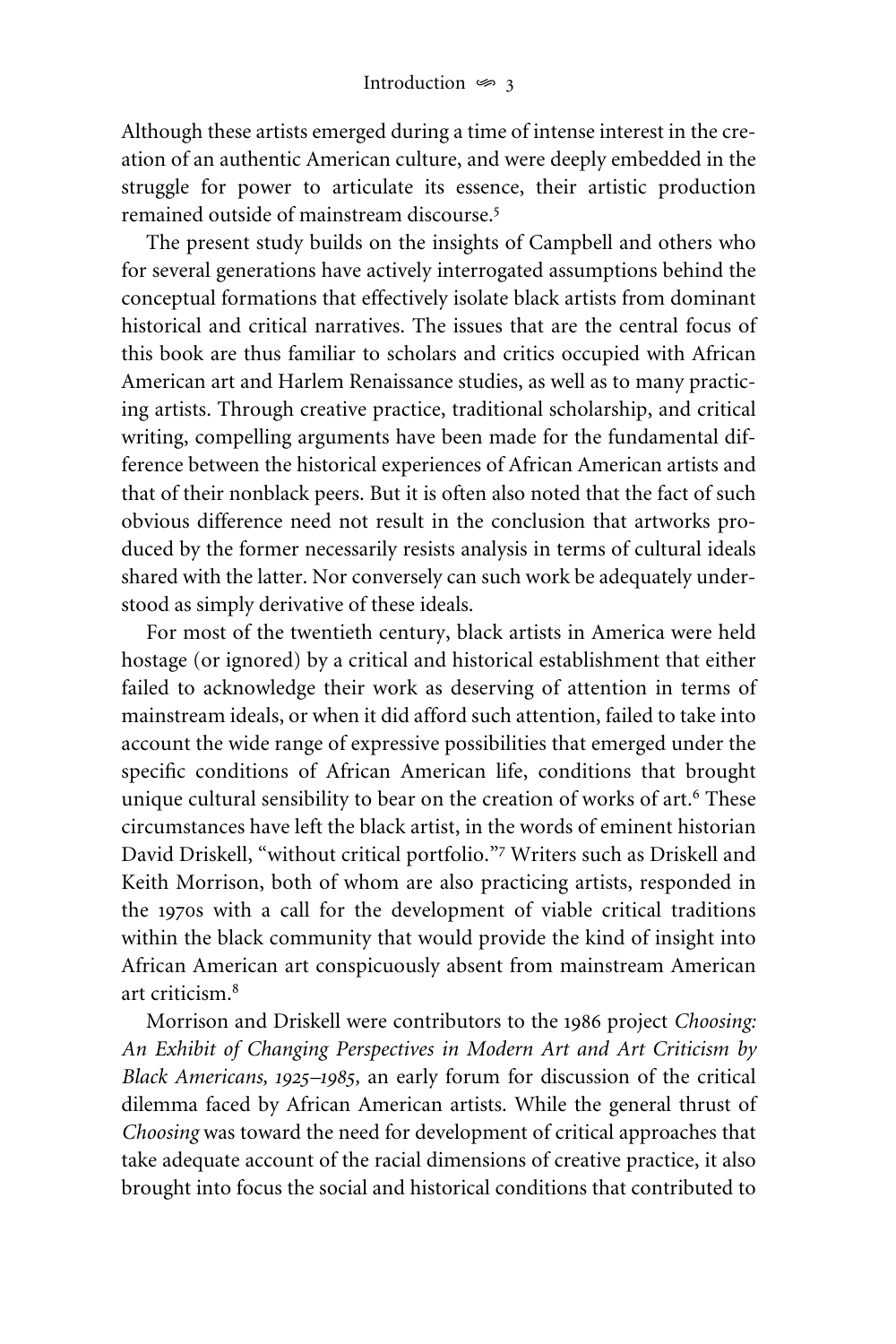the status quo. For example, in his valuable overview of critical discourse about African American artists, Arna Bontemps pointed out that black critics such as Alain Locke, and later Morrison, filled a void that was the product of neglect and lack of access to the infrastructure of the American art world:

black Americans have always understood the need to choose—that is, interpret and legitimate—their own art, have never lacked the will to do so nor the diversity of perspectives necessary to insure the integrity of the process. What we have lacked is the freedom to do more than defend, preserve and promote the art and viable, stable forums in which that freer expression can be fully and systematically developed and projected.9

In the writings of Locke and many of these later critics, the work of African American artists is interpreted through a critical methodology that merges observations about the specificity of black experience and the expressive power of racially inflected aesthetic choices, with discussion of dominant artistic practices. Similarly, most historians of African American art typically consider works by black artists in the context of both racial experience *and* mainstream discourse or formal allegiances. This precedent was established in the groundbreaking early histories written by Locke and especially James Porter, and continues to characterize subsequent scholarship, including the work of Driskell and more recently Richard Powell and Sharon Patton.10

Bontemps also noted in *Choosing* the dearth of substantive criticism (as opposed to simple reporting) during the interwar decades, when art writers tended to deal with African American art in general terms and rarely undertook detailed aesthetic analysis of the objects they reviewed. This observation, repeated and expanded by Gary Reynolds in an essay for the exhibition catalog *Against the Odds: African-American Artists and the Harmon Foundation,* reverberates throughout the historical literature on the critical reception of African American artists, and serves as a key underlying premise of this book.<sup>11</sup> In the present study it is linked to the related observation that sociological insights dominated discussions of African American artists during this period, a point made in the mid-1930s by the Harlem Artists' Guild, and one heard frequently in the ensuing decades.<sup>12</sup> Although both insights have become common wisdom regarding the critical reception of African American artists, insufficient attention has been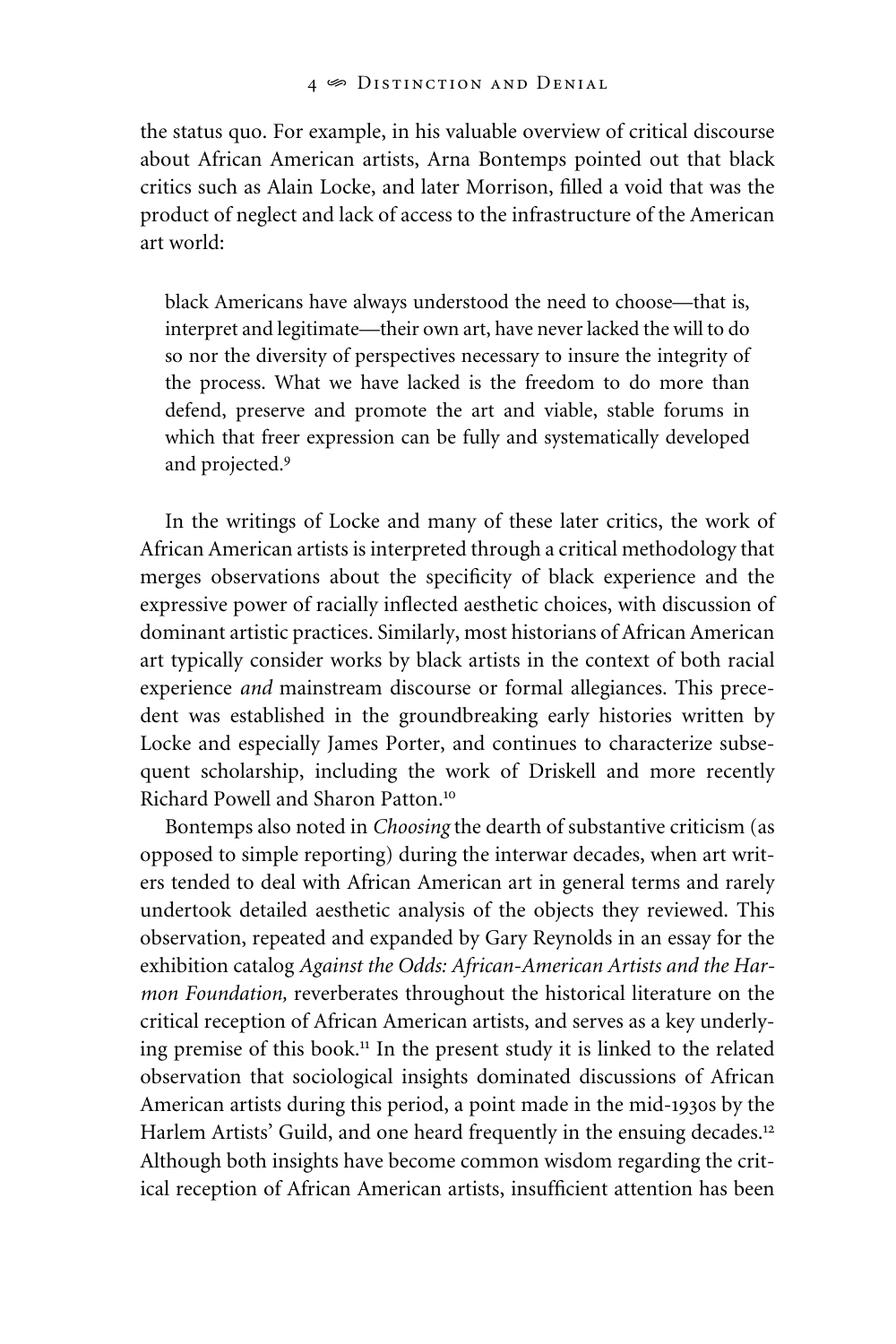paid to the fact that such circumstances also characterized a good deal of criticism written about nonblack artists, and it is in light of this intersection that the current study unfolds.

To a degree, the relative invisibility of black artists in histories of American art can be understood as a function of scholarly lag caused by prior neglect; but it also unmistakably reflects the priorities and interests of the individuals working in the field of early-twentieth-century American art and culture. There is a fair amount of literature on the history of American art, criticism, and theory in the early twentieth century, for example, but it rarely addresses art or writing produced by African Americans. Thus the issues that preoccupied American critics and artists during these years have been clearly identified, but they have not been brought to bear on the analysis of African American art.13

Another problem is the relatively low visibility of visual artists in Harlem Renaissance cultural studies. Although scholarship on the Harlem Renaissance is plentiful, it often does not address distinctions between artistic productions in different media, and the unique role of the visual arts is rarely considered. Accomplishments in poetry and music tend to be centralized as the most representative forms of expression, with the visual arts being largely overlooked. Art historians with an interest in this period tend to lean on typologies of so-called Negro art developed in the 1920s and 1930s as if they can be broadly applied, with little attention to disciplinary differences. This is by no means inappropriate, as many of these expressive ideals were held to be universal dimensions of black creativity. But it is also true that these typologies were structured most often around musical and literary production, both of which functioned in very different institutional worlds.14

Perhaps the most striking disparity between cultural engagement in the literary versus visual provinces of the Harlem Renaissance can be located in the notion of audience. The institutional parameters that governed the exhibition and critical reception of visual art differed greatly from those of the literary scene. George Hutchinson, for example, maps the interconnectedness of a publishing world in which a reasonably well informed readership with a sustained interest in black writers and representations of black life was cultivated through the overlapping activities of authors, critics, publishers, and the editors of literary magazines. By way of contrast, the world of visual art was much more fragmented and art criticism far less professionalized. Experiential factors such as the logistics of viewing and the cost of purchasing works of art (as opposed to works of literature) mil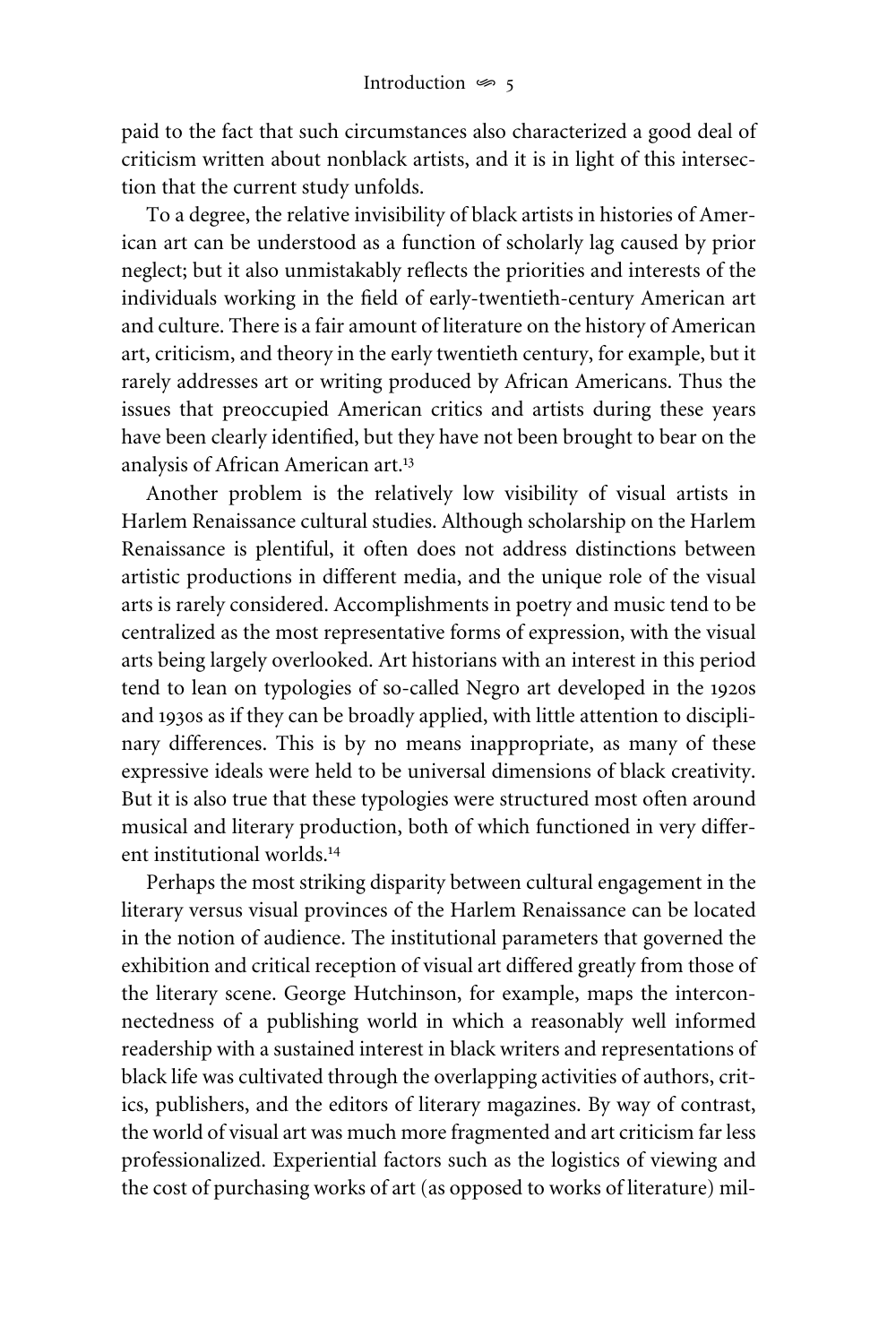itated against the formation of a parallel audience for art, one conversant with a relatively coherent set of issues and with the capacity to extend analysis of black visual expression beyond obvious and simplistic notions of racial difference.<sup>15</sup>

Despite this imbalance, the construct of the Harlem Renaissance itself has played a seminal role in thinking about the development of modern African American art. In exhibitions of twentieth-century black artists, the Harlem Renaissance is often either the main event or at the very least the prehistory against which subsequent African American art is measured. Until quite recently, exhibitions on the visual art of the Harlem Renaissance have consisted largely of general introductions to black artists and their works through essays and catalog entries that lean heavily on biographical scholarship. This pattern was established by the "Negro art" shows of the 1920s and 1930s; the result has been a relative lack of the sort of analytical scholarship necessary to move beyond the rudimentary task of recognition and simple audience creation.

There were a number of such shows in the 1980s, and while some departed little from this early model, others sought at least to interrogate the premises on which it was originally based. *Since the Harlem Renaissance: 50 Years of Afro-American Art,* for example, assumed a self-conscious posture toward the enterprise of the all-black exhibition, noting that it reinforced notions of binary opposition that have plagued African American artists throughout the twentieth century. The catalog essay placed into conversation the dilemma faced by artists who may wish to have the ethnic or racial component of their work acknowledged but do so at the risk of then being either oversimplified or relegated to a separatist ghetto from the standpoint of audience and relevance. While all-black shows may perpetuate this problem, the writer affirms, without them these artists are often completely invisible.16

Instead of disengaging from the quagmire of problematic assumptions associated with art and race identification that are explained in the essay, however, *Since the Harlem Renaissance* in the end underscores their capacity to stimulate interest in the work of black artists and amplify its significance:

Great art is great not only because of the intrinsic qualities of the work but because of the myth-making that often surrounds it, that is, the critical writing, exhibitions and incidents that endow the work with an aura it would not have otherwise. It is our hope that this exhibition will add to the mystique surrounding these works.<sup>17</sup>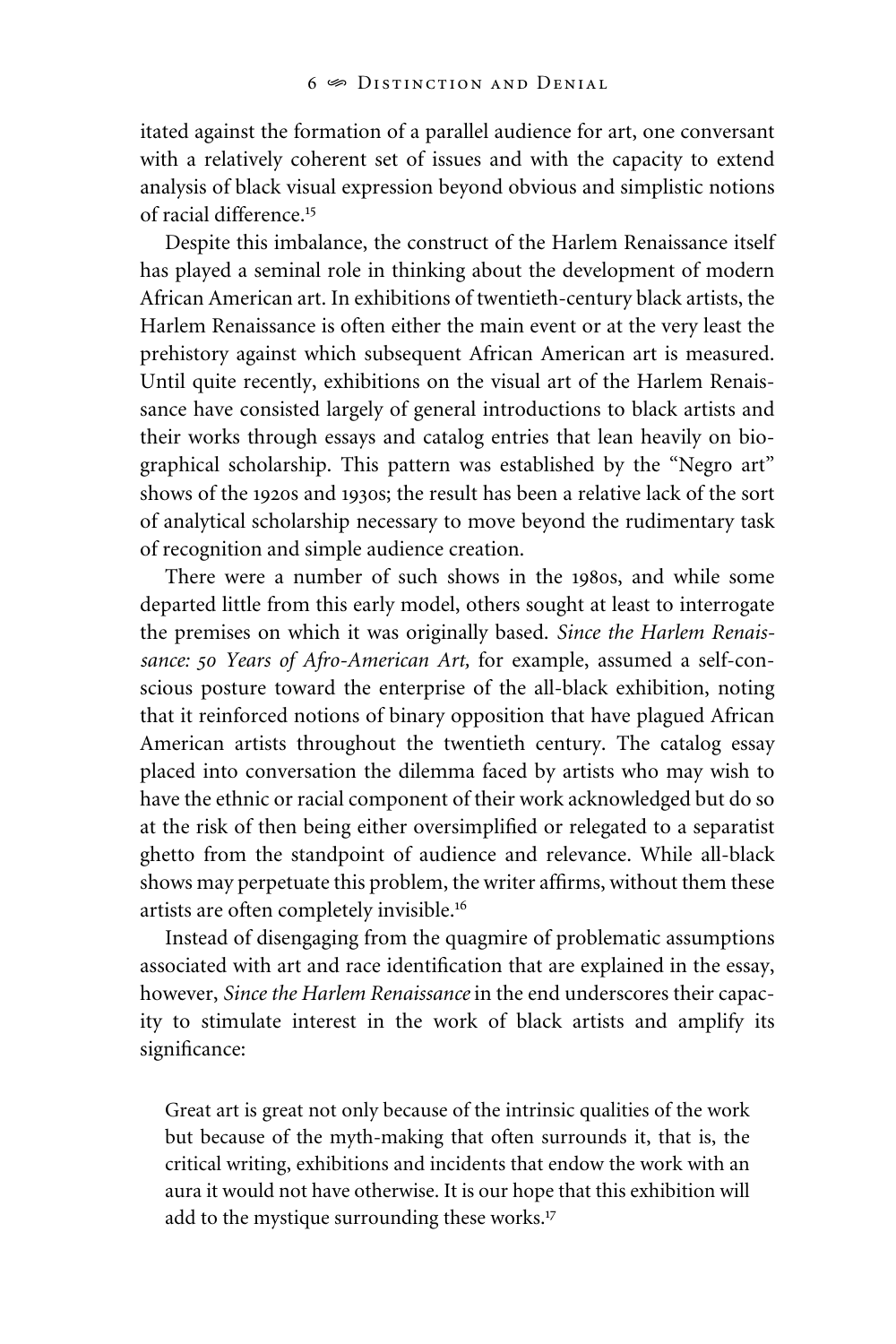This statement is perfectly consistent with contemporary theoretical opinion that suggests the success of art and artists is as much a function of promotional strategies as it is a matter of inherent aesthetic value.18 The author acknowledges the aura imparted by the context of race and history as both desirable and unavoidable. Selections for the exhibition were in fact made so as to present the various issues that support this process.

If the catalog for *Since the Harlem Renaissance* sought to frame these problems historically and conceptually, it also fell into some of the same traps as earlier Negro art shows. Perhaps the most striking feature that connects this exhibition to the precedents established by these prior enterprises is the extent to which it reinforces the preeminence of the social and biographic at the expense of the aesthetic, a practice that has long vexed black artists. Because emphasis was to be placed on the uniqueness of black experience, the decision was made to include and also interview artists whose firsthand personal accounts could provide the mechanism whereby specific works and salient issues could be brought into proper focus.

While there is nothing unusual about this curatorial practice or objectionable in principle, historians of African American art have recognized that an exaggerated emphasis on anecdote and perceptions derived from race experience has become a methodological problem with the potential to circumscribe the interpretation of black artists and their work. Jacqueline Francis, for example, notes that black artists are too often regarded as "translators" whose primary function is to create visual analogs of black life. To the extent that their work is perceived as a kind of documentation or testimony, the imaginative aspect of creative practice is undermined.19 In the scholarly literature, this legacy has created what Kymberly Pinder has described as a conflation of subject and object in African American art history; the black artist can be known only through representation and artistic production that is consistently presumed to be a direct, unmediated extension of the racial self<sup>20</sup>

The Studio Museum show of 1987, *Harlem Renaissance: Art of Black America,* also sought to break the pattern of general introductory exhibitions by including catalog essays that focused on aspects of social history in the development of New Negro visual art.<sup>21</sup> Without implicitly challenging the intellectual foundations of the Harlem Renaissance, the catalog provides a rich and textured account of the era in relation to a select group of visual artists who matured in this milieu. As has been noted, the authors also raised questions about the nature and function of art historical judgments that have led to the subsequent invisibility of black artists associated with the climate of the Harlem Renaissance.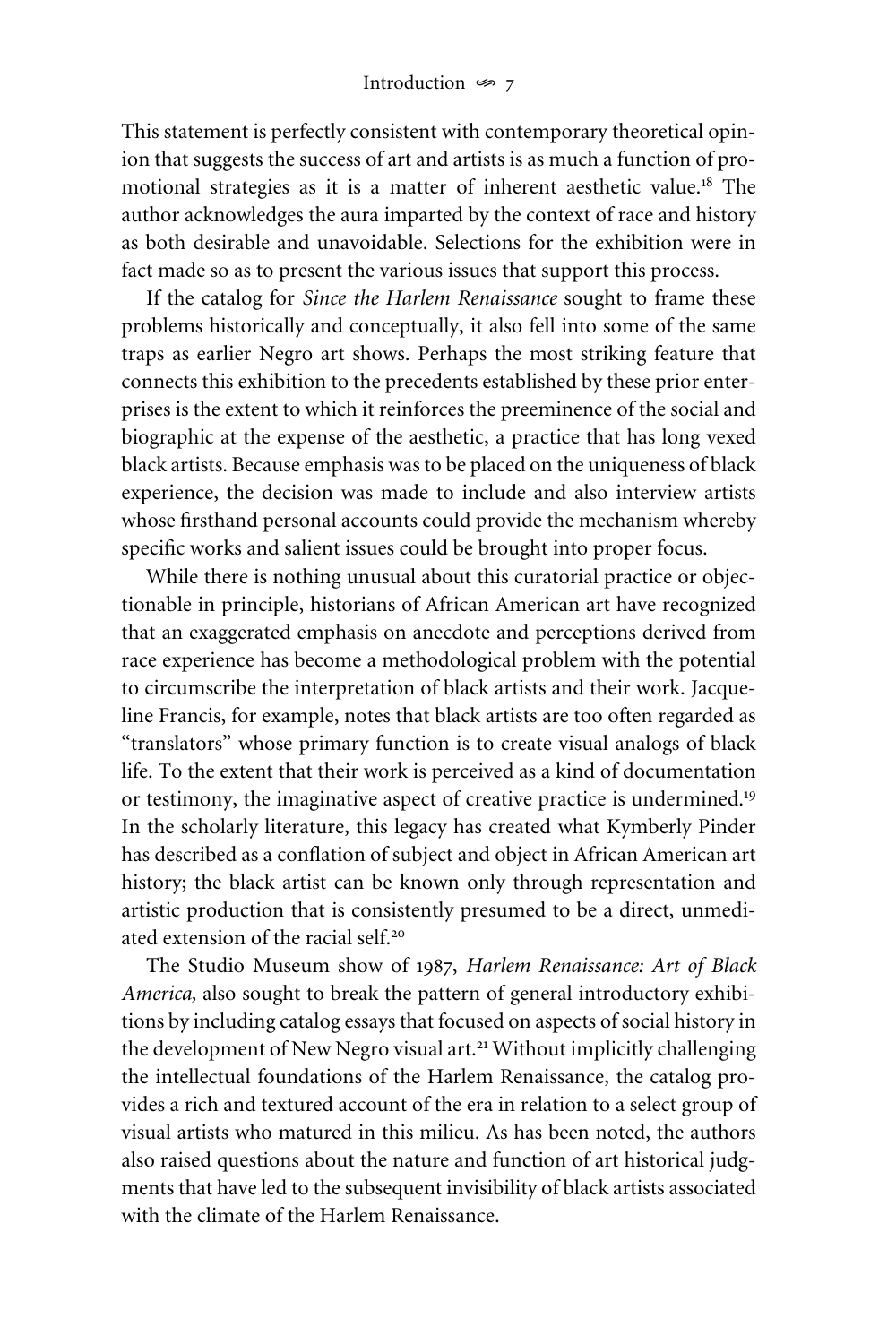Campbell's essay, for example, points out that African American artists are (and were) rarely compared with nonblack artists from the period, and instead are measured against each other, a pattern that has only recently begun to change in the work of emerging scholars who position African American artists in more complex interpretative frames.<sup>22</sup> There is also an emphasis in this catalog on institutional factors that contributed to the formation of this regrettable historical legacy, including the problematic role played by various forms of public and private support for black artists. The Harmon Foundation, mentioned by nearly every scholar who has written on the period, was itself the subject of a seminal exhibition in 1989. *Against the Odds* has since become the standard reference for inquiry into the foundation's promotion of black artists and the extent to which it created a confusion of critical standards around their work, a situation brought to light in the mid-1930s by the artist Romare Bearden.<sup>23</sup>

A decade later, *Rhapsodies in Black: Art of the Harlem Renaissance* assumed a self-consciously revisionist stance in its presentation of Harlem Renaissance visual art. As co-curator Richard Powell stated in the catalog, their intention was to shift from the model of the Harlem Renaissance exhibition as "a pictorial roll call," that is a cursory introduction of artists and their works, to an analytical and installation framework that mixed media and thus opened the objects themselves up to questioning and new modes of reception.<sup>24</sup> In addition to a project of reconceptualization that challenged the chronological and geographical boundaries of the Harlem Renaissance, the exhibition itself was defined by its emphasis on visual culture, broadly understood as encompassing the traditional media of painting and sculpture as well as photography, graphic art, film, and certain aspects of performance (such as dance and theater) that intersect in significant ways with the visual.

Although laxity with respect to issues of geography and chronology has long characterized scholarship on so-called Harlem Renaissance visual art, to frame this as deliberate revision encourages historians to think in terms of Harlem Renaissance ideals without being bound to a finite time frame or locale that automatically excludes the production of pivotal figures whose work embodies them.<sup>25</sup> Included in the pantheon of Harlem Renaissance visual artists, for example, are figures such as Archibald Motley and Sargent Johnson, African Americans who did not live in Harlem, but in Chicago and San Francisco respectively, both at great distance from the epicenter of "Black Manhattan." This is particularly important in the consideration of black artists who matured in the ideological climate of the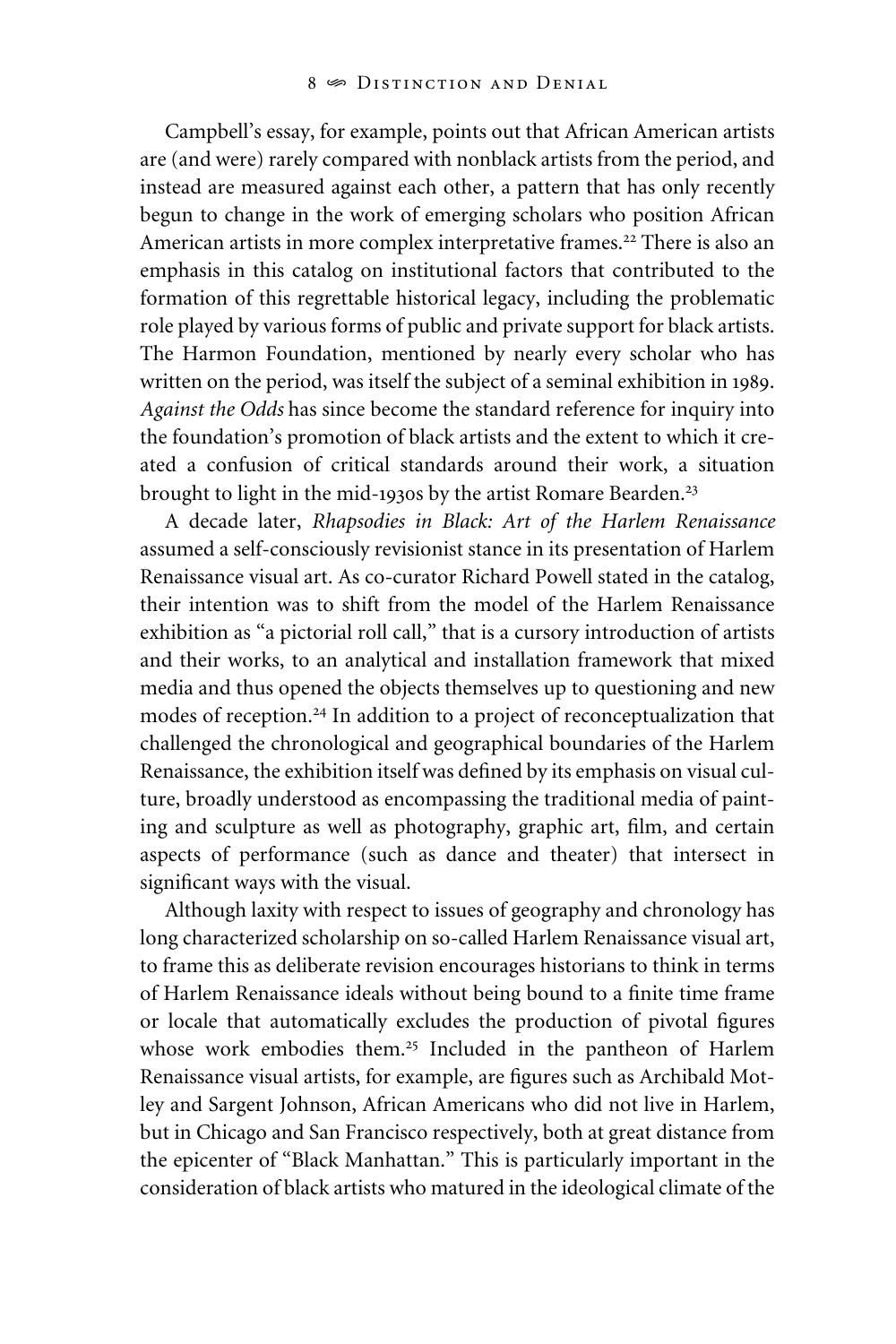Harlem Renaissance but, because of limited access to exhibition and educational opportunities, received little exposure until the 1930s, well outside the standard time frame of the Renaissance.

Further, Powell's conceptualization of the Harlem Renaissance as international in actuality and in consequence marks a fairly dramatic shift of emphasis from familiar notions of the Renaissance as the by-product of an emergent black American urban identity epitomized by Harlem. The show confirms that a good deal of creative activity taking place in Paris, London, and the Caribbean during the interwar decades rightfully belongs in the orbit of the Harlem Renaissance or its aftermath.<sup>26</sup> Past scholarship on African American art has been burdened by the need to rationalize the artistic production of the 1930s as a second renaissance when it many ways it extends the exploration of constructs and issues introduced the previous decade. This deliberate collapsing of boundaries opens the way for the inclusion of the so-called Harlem Renaissance in related discourses such as transatlantic modernism and American cultural nationalism.

*Rhapsodies in Black* included artists of diverse racial, national, and ethnic origins in its presentation of Harlem Renaissance expression. This approach also characterizes Powell's work elsewhere, and can be understood in some ways as a contemporary iteration of Alain Locke's original conception of Negro art, which was not based solely on the race of the artist but rather on the interpretation of racial materials.<sup>27</sup> While the emphasis on interracial collaboration in the Harlem Renaissance is hardly new, *Rhapsodies in Blacks* joins what has become a chorus of scholarly voices arguing for a more complex understanding of the hybrid nature of American culture. This position, sometimes referred to as "integrationist" history, gained currency with the publication of several ambitious works charting the intricate connections between race, cultural expression, and national identity in early-twentieth-century America.<sup>28</sup>

In *The Dialectic of Modernism: Race, Language and Twentieth Century Literature,* for example, Michael North examines the attitudes and practices of black and white writers for whom the departure from conventional language, and the appropriation of vernacular speech, were essential features in the evolution and definition of modernist American literature. Black intellectuals such as Locke and V. F. Calverton argued consistently that black folk culture was the only truly original indigenous American expression, and because of this, discussions of the uniqueness of American culture and language always ended up being discussions of race. North concurs that there is no way to converse about American culture without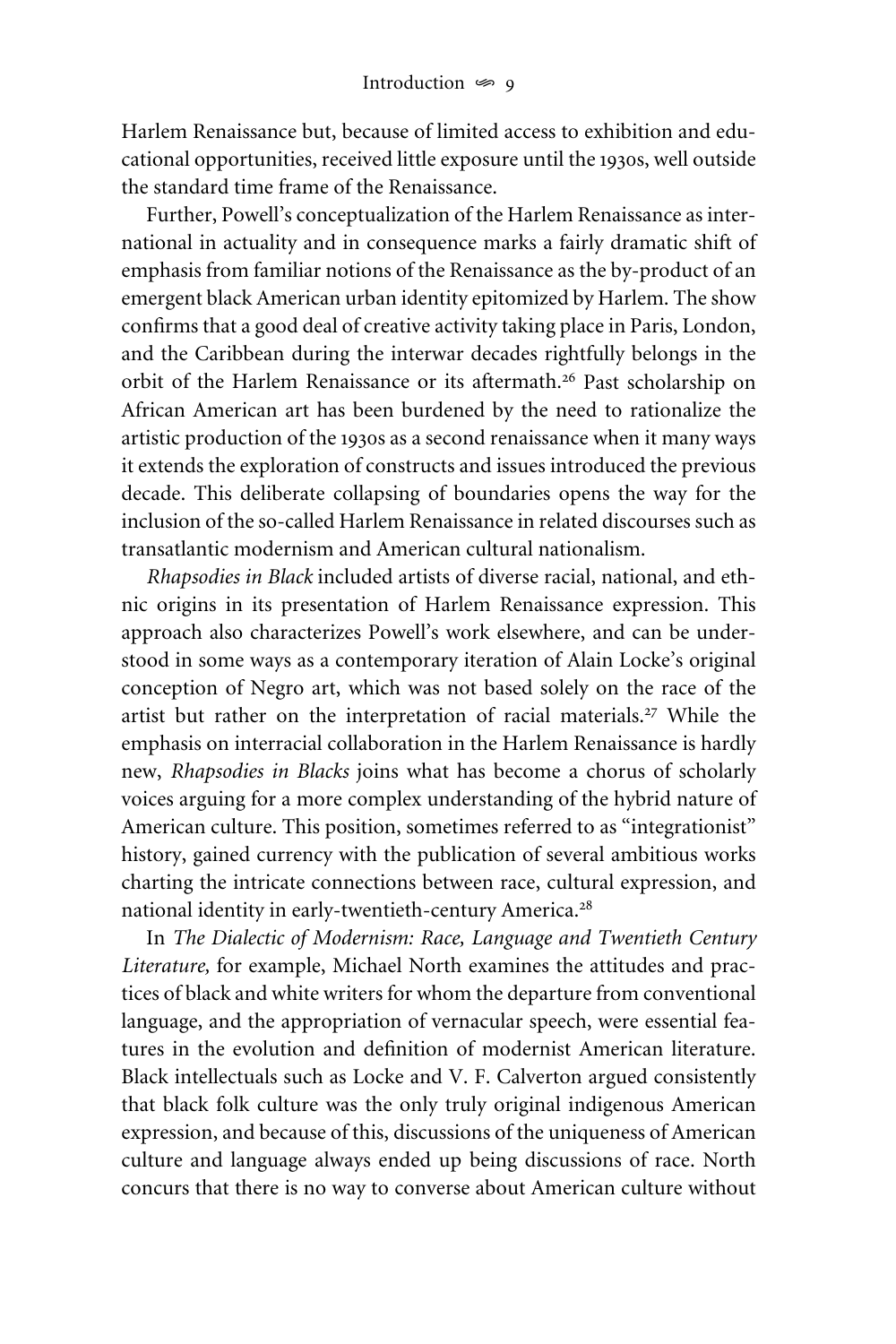taking into consideration race and interracial interaction, and acknowledges (via Locke) the mutual impetus toward cultural renewal that linked racialism with Americanism. But he also argues that dreams of white and black modernist writers meeting on equal terms in a common effort to forge a national art free from inhibiting literary traditions remained largely unfulfilled. Eventually Harlem Renaissance writers were forgotten, and "the Americanist avant-garde demonstrated instead a persistent inability to understand how race fits into its conception of modern America, or how the language of African America fit into its conception of 'plain American.'"<sup>29</sup>

According to North, while cultural pluralism was valued by the socalled transnational American generation, the largely compensatory nature of their primitivist ideology made it impossible to integrate black writers into American culture in a way that would also protect their integrity and independence. In this sense he does little to dislodge the long-standing model of Harlem Renaissance expression as hamstrung and impossibly compromised by white intellectuals in temporary search of the primitive. The seminal work on literary studies of this period in the integrationist vein, George Hutchinson's *The Harlem Renaissance in Black and White,* conversely seeks to alter radically the perception of interracial politics in the Harlem Renaissance. Hutchinson favors an argument suggesting that the Harlem Renaissance was a period of sustained, mutually beneficial interaction between people of different races with a common investment in the concept of cultural Americanism.30

Although primarily concerned with literature, many of Hutchinson's observations about cultural nationalism and black expression in the interwar decades are useful to art historians interested in this period. In particular, Hutchinson points out that the implications of cultural nationalist thinking in the early twentieth century were obvious to Locke and his peers, and that they deliberately and strategically exploited this cultural moment. The notion of the Negro's "contribution" to American culture was put forth, in other words, precisely *because* of a context preoccupied with the search for and definition of a national spirit, a point made also by North and earlier by Nathan Huggins.

These authors all maintain that Locke tried to fit emerging African American art into a coherent program that merged New Negro ideology with American cultural nationalism. They argue that the goals of the Harlem Renaissance must thus be understood in the context of heated battles over the relationship between race, nation, and culture that dominated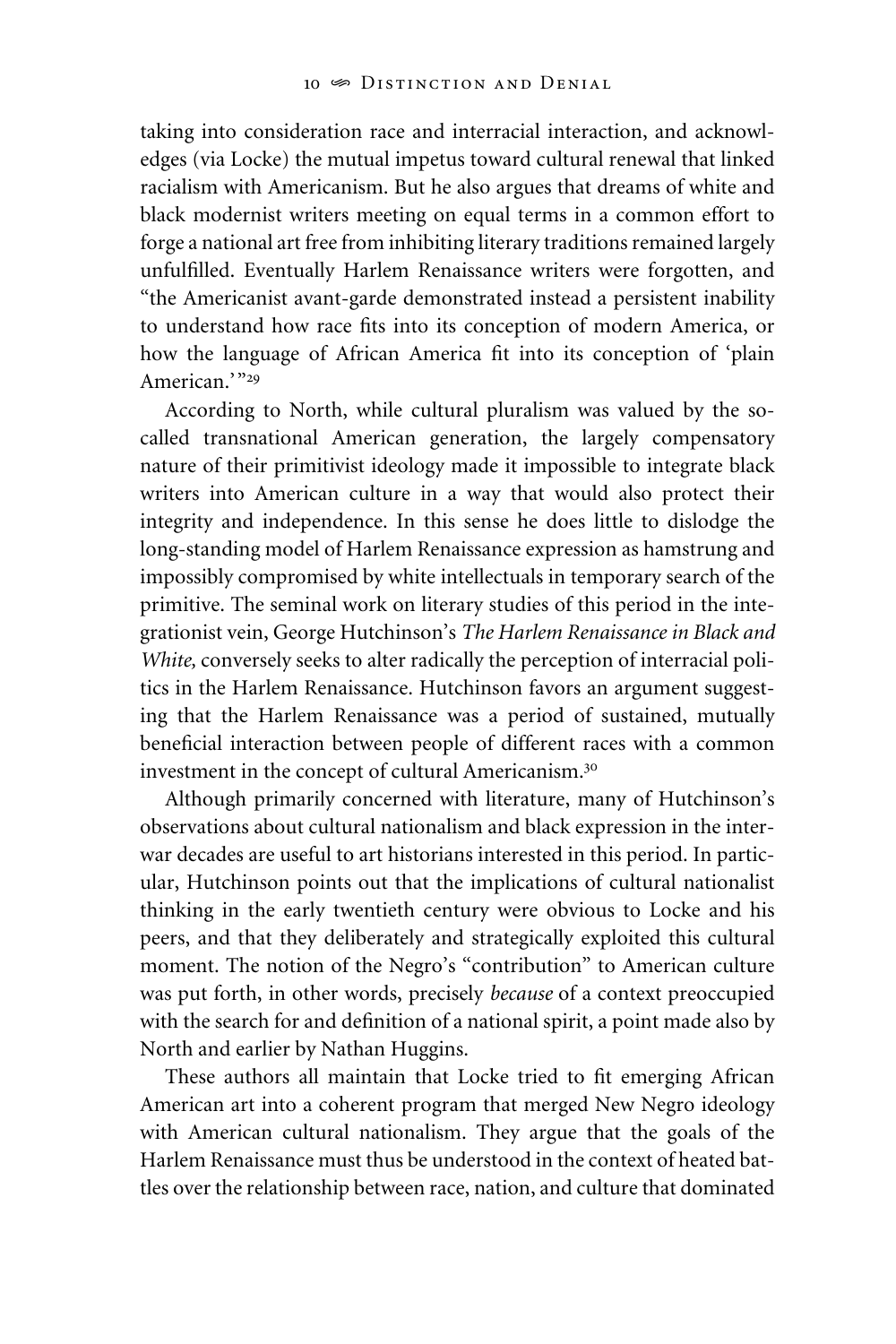the intellectual landscape of the early twentieth century.<sup>31</sup> But Hutchinson further insists that the significance of this era is not merely that Negro art was first taken seriously in such a context, but rather that the Harlem Renaissance was itself one of the most powerful expressions of the cultural nationalist platform articulated by transnationalists before World War I.32 African American writers and artists recognized and indeed negotiated their strategic relationship to the discourses of cultural nationalism, and played a seminal role in the systematic program "to define the 'spirit' of the nation, to control its public meanings."<sup>33</sup>

In order to understand this process, however, Hutchinson argues, we have to look beyond canonical modernism, and this has become a recurrent theme in revisionist histories of the Harlem Renaissance. Hutchinson claims that New Negro writers failed to gain prominence in mainstream thinking about American national culture both because of racism and because of the institutionalization of modernism as an idea.34 The uncertain position of the Harlem Renaissance in relation to early American modernism has preoccupied other cultural historians, who often explain its position as a function of the exclusionary premises of modernist theory itself. In fact, the analysis of theoretical modernism, with its exaggerated emphasis on formal innovation and social transgression, as an instrument of exclusion has become a major trope in contemporary critical discourse about African American art and art history.35

Sieglinde Lemke's *Primitivist Modernism: Black Culture and the Origins of Transatlantic Modernism* addresses this absence of black artists and black experience from histories of European and American modernism. In her analysis of black artistic expression, Lemke seeks to diverge from the methodological strategies of literary historians such as Houston Baker who, she claims, have dealt with this exclusionary mentality by juxtaposing white modernism with a black countermodernism.<sup>36</sup> Instead she wishes to examine aesthetic collaboration and formal connections between black and white modernists. In effect, Lemke extends Powell's emphasis on interracialism in the Harlem Renaissance to encompass all of modernism. In so doing, she aligns herself with scholars such as Ann Douglas, Marianna Torgovnick, and Paul Gilroy who address the impact nonwhites have had on the formation of transatlantic modernity.37

To establish these connections, Lemke analyzes in detail a handful of cultural productions in distinct genres for which primitivism was a central theme: the painting of Picasso, American jazz, Josephine Baker's performances, and the anthologies on black culture published by Alain Locke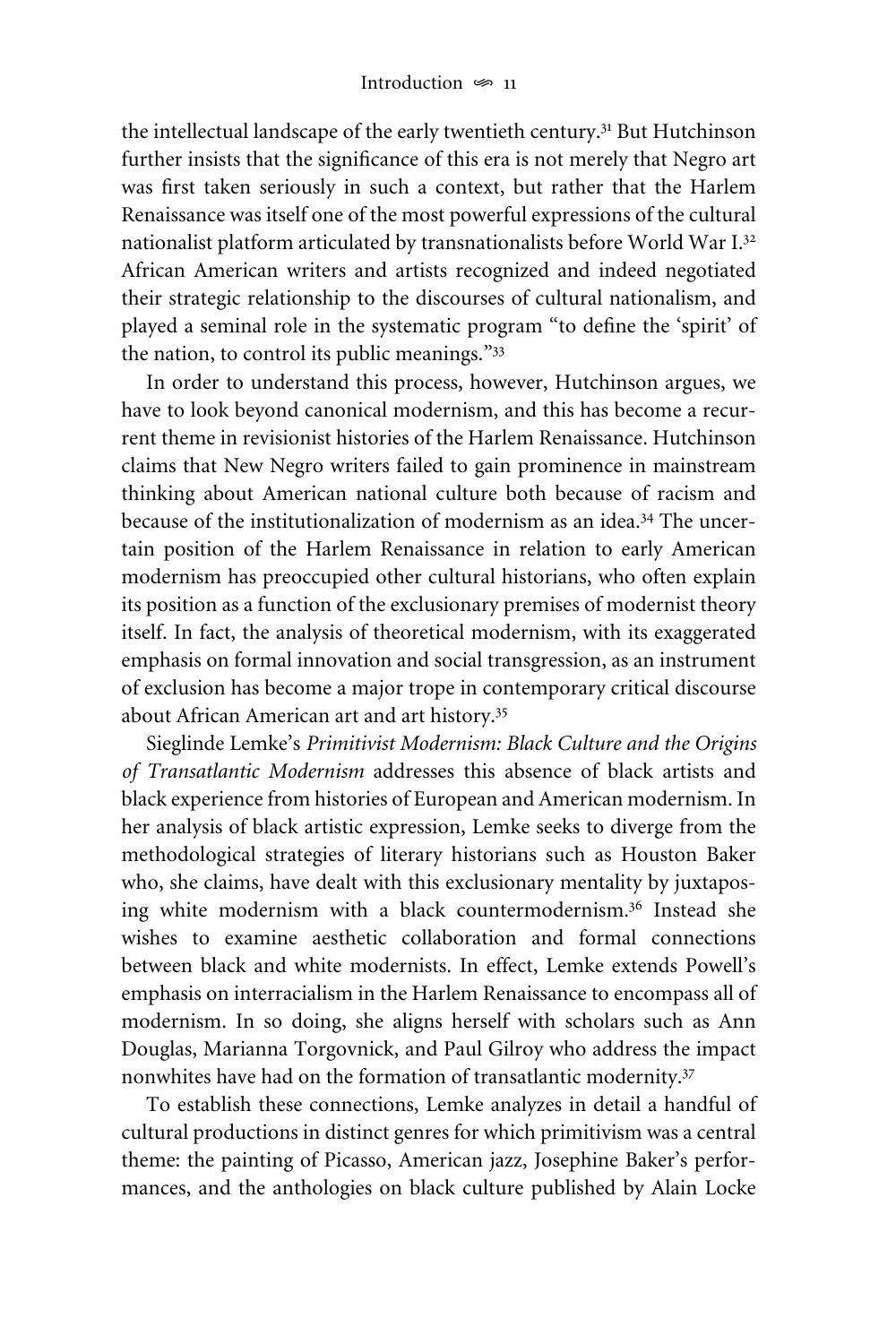and Nancy Cunard. She first seeks to unpack the complex and multiple meanings of the primitive and then to locate them in these various expressive forms. Primitivism is understood here as a construct to which both white and nonwhite artists responded, albeit in different ways and toward different ends. By locating the essence of modernism in the African primitive, Lemke hopes to demonstrate that black culture was constitutive of modernism and was in turn reconstituted through modernism. In conclusion, she argues apropos of the visual arts, correctly if not originally, that discussions of the modernist appropriation of so-called primitive African art forms fail on two counts: they grant little integrity to African sculpture as a distinctive art form in its own right, outside of its use value for radical Western modernists seeking to defy artistic and social conventions; and that such discussions rarely take into consideration the parallel interest in tribal art on the part of African American artists, particularly during the Harlem Renaissance.

In the latter claim, she is on solid ground, and this study casts in high relief the invisibility of black artists in traditional histories of modernist art, both European and American. What she refers to as "black primitivist modernism," African American expression inflected with the ideals of both African sculpture and European modernism, rarely surfaces in mainstream accounts of early modern art, despite the fact that scholarship on the artists in question is becoming more readily available. Further, Lemke makes an important distinction between her thesis and the recent impetus to chart black "contributions" to modernism. She argues for not merely the recognition of isolated or random contributions, but also for an understanding of modernism and American identity that renders it indivisible from black culture, such that "any critical account of modernism that ignores the impact of black culture fails to grasp the complexity of modernity."38

But the most important study of American modernism in recent years, Wanda Corn's *The Great American Thing: Modern Art and National Iden*tity, 1915–1935, exemplifies the complexities that emerge when faced with the task of incorporating African American *artists* (as opposed to a more general concept of black American culture) into a narrative centered primarily on canonical modernist visual art.<sup>39</sup> Corn states at the outset that black culture factors into her study of transatlantic modernism via wellrecognized phenomena such as the popularity abroad of jazz music and performer Josephine Baker. But at the same time she explains that neither the New Negro movement nor the Harlem Renaissance could be easily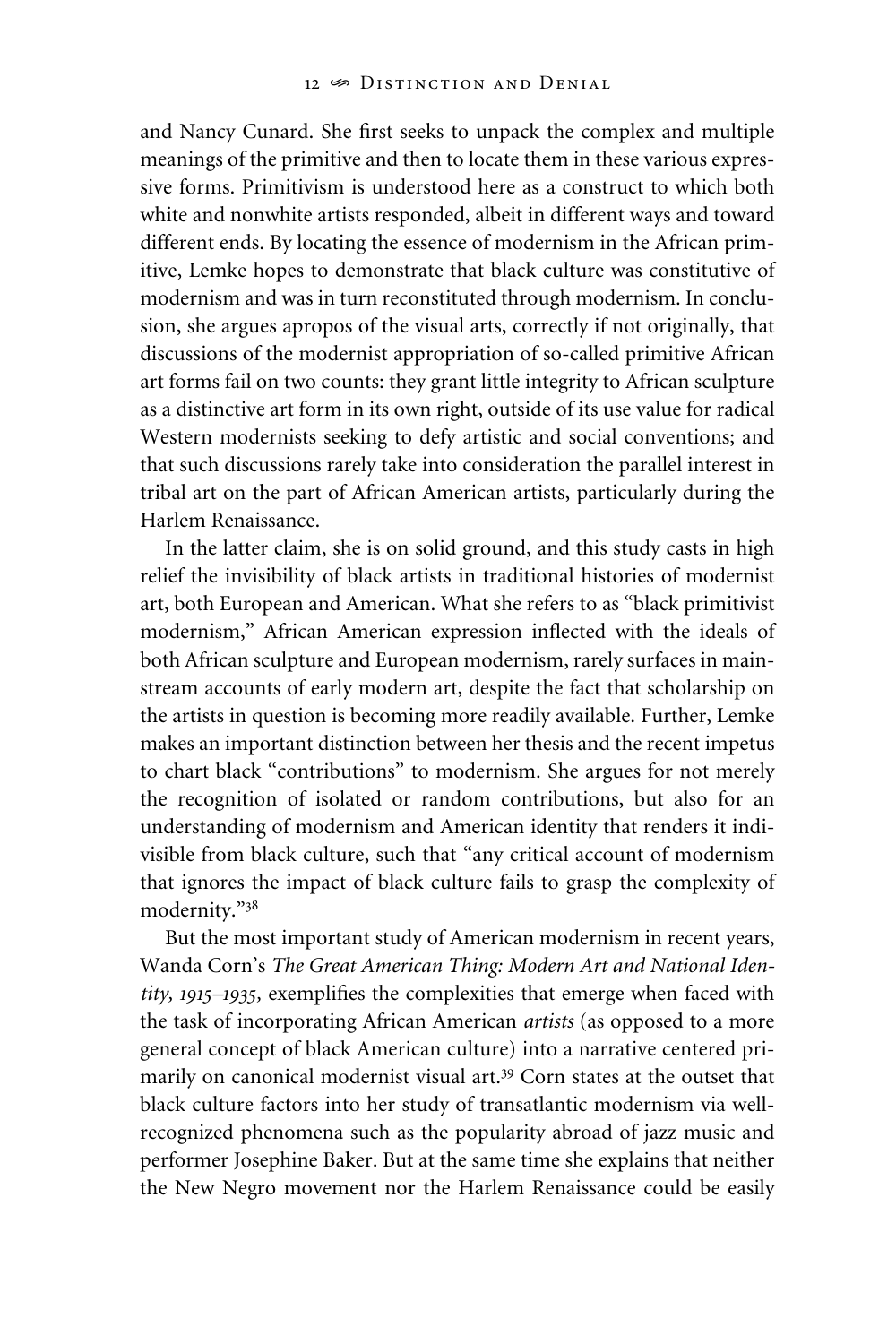woven into the story she tells here. The author's thoughtful and nuanced account of the reasoning that led to this conclusion demonstrates the very real challenges faced by even the best scholars who must work from an existing historical record that is either incomplete or informed by a limited (and limiting) set of questions.

Corn points out that until recently scholarship on the Harlem Renaissance has not been written in a way that would support the transatlantic, intercultural conceptual frame within which she worked.<sup>40</sup> *The Great American Thing* departs from a group of key works by canonical American modernists, and more importantly from a particular construct of visual modernity informed by a very specific set of cultural and social ideals. It would have been difficult to include African American artists in this story because, as she correctly notes, many artists associated with the New Negro movement were figurative painters working in a representational style that was avoided by the modernists who are the focus of her study. Issues of chronology also played a role in Corn's decision to omit New Negro artists. As she states, her selected time frame (1915–35) disallowed consideration of black artists who were influenced by the Harlem Renaissance but did not develop these ideas until later. Aaron Douglas might have been a logical choice, but Corn explains that his modernist murals really belong to the ethos of the 1930s:

The rise of regionalist consciousness from the late 1920s through the 1930s, as well as the revival of the mural movement, helped Douglas conceive a style that was not only modern but also epic and narrative, both qualities excised from early modernism but permissible, even desirable, in the 1930s.<sup>41</sup>

Corn's superb study cannot be faulted for failing to discuss works of art or artists that clearly rest outside the formal, conceptual, and chronological parameters the author has set herself. What is frustrating about *The Great American Thing* is that some of her claims regarding such things as primitivism and American cultural nationalist ideology intersect, at least in theory, with ideas of significant consequence in the Harlem Renaissance. In several instances she writes perceptively about these connections. For example, her account of the role of primitivism makes good use of parallel perceptions regarding race and identity within and about the black community. Europeans constructed Americans in terms similar to the way blacks were understood both abroad and at home: embodiments of savage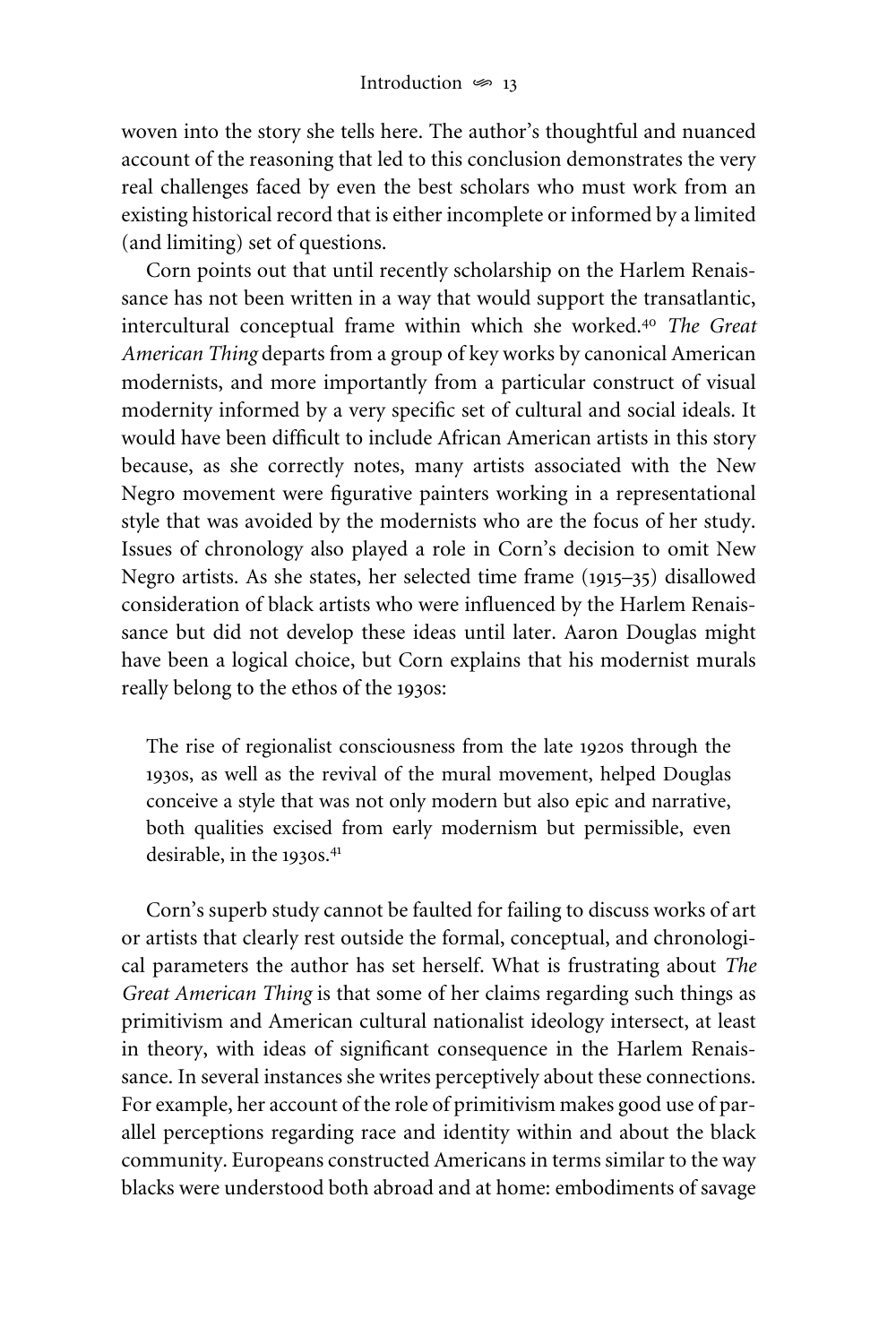vitality and childlike simplicity. As Corn points out, black performers such as Josephine Baker were in some ways for Europeans the ultimate Americans: "that they were often African American reinforced European's fluid picture of America as a place of exotic otherness, where skyscraper primitives lived with tribal primitives—this cohabitation itself seemed modern—unfettered, uncivilized, freed from convention."<sup>42</sup>

But there are other places in this study that feel like missed opportunities, particularly with respect to the position of Alain Locke, whose ideas and rhetorical practices were often very much in sync with the cultural theorists she discusses. For example, Corn explains that progressive American artists and critics perceived the need during this period to invent new visual forms embodying specific notions of modern national identity. Locke similarly believed that a racial idiom reflective of modern black identity would require the same process, and was fairly dismissive of artists whom he regarded as timid or conventional. She further notes that these forms were expected to transcend the representation of simple subject matter if they were to communicate an identity that was distinctive if not literal, a point made frequently by Locke about racial art. According to Corn, words such as *America, spirit,* and *soil* dominated the critical lexicon of artists and critics associated with the second Stieglitz circle, as writers habitually spoke of native artists plowing fields, establishing roots, and maturing. This observation could be extended to Locke, who, as Paul Anderson has recently demonstrated, used similar organic metaphors to describe the development of New Negro art.<sup>43</sup>

Corn's chapter on Sheeler, with its extensive emphasis on theory and criticism, would most obviously have supported a comparative discussion of Harlem Renaissance ideology and Locke's critical practice. She explains Sheeler's success in relation to an intellectual and rhetorical landscape dominated by art writers whose function it was to elevate a specific kind of artwork by positioning it in nationalist terms, especially in relation to American folk art:

For this group the creation of an aesthetic past had to be functional; their aim was, not to honor forefathers, but to bolster those in the present trying to do fresh and authentic American work. . . . none of them presumed to revive the past in a disinterested fashion. . . . Rather, they wrote or created exhibitions or built collections with the stated intention of deepening the present by giving it an identifiable past. They wanted to throw out received history, proclaiming it genteel and sterile,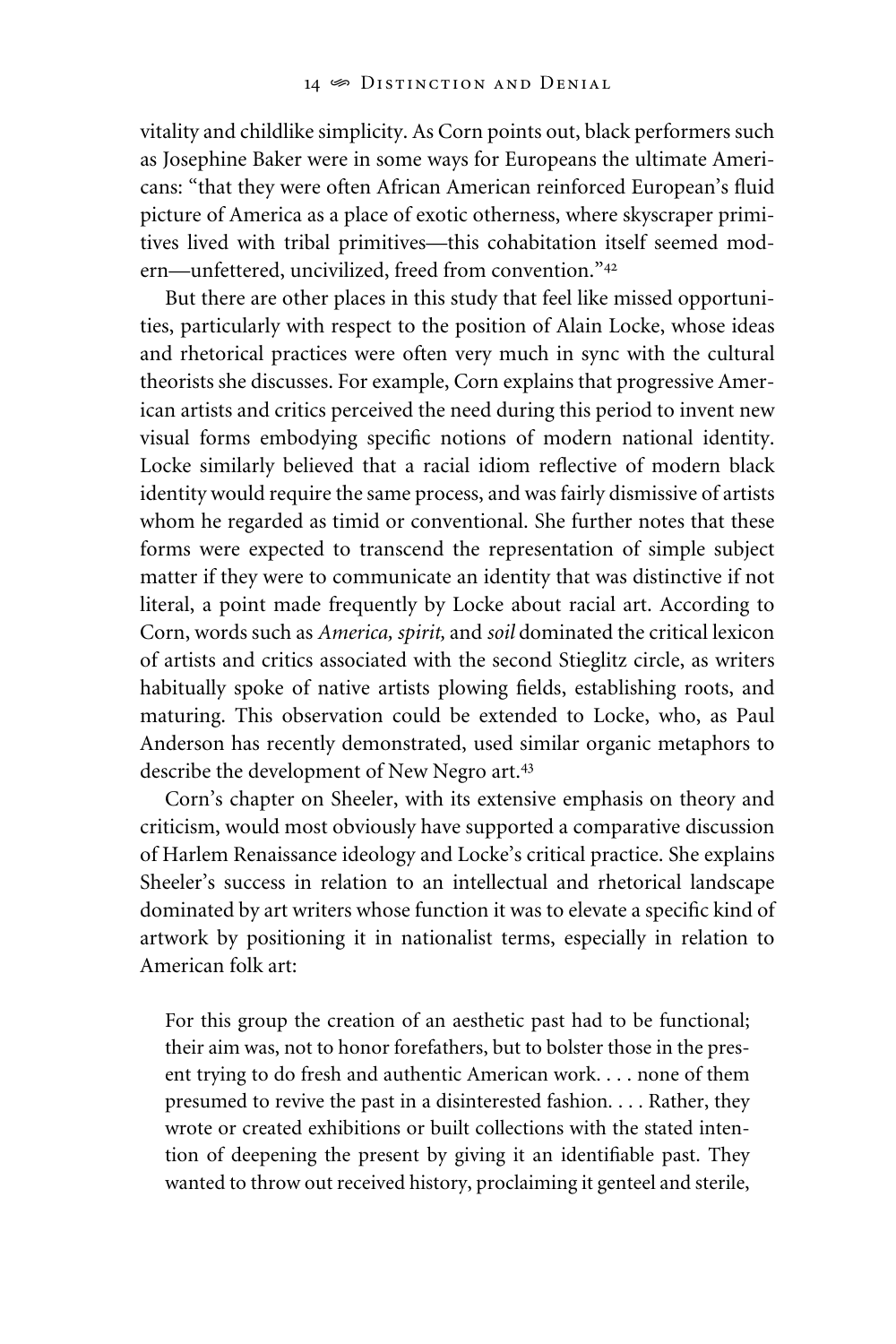and to search for role models and works of art and literature that contemporary American artists, without embarrassment, might adopt as constituting a national heritage.44

Many of Locke's activities as a cultural advocate (which included theorizing as well as involvement in exhibiting and collecting African and African American art) were similarly driven by a concurrent investment in the notion of a "usable past" to displace the conventional attitudes that inhibited the formation of a vital modern racial identity. He belongs solidly within this matrix as an American "critic-historicist" who strategically employed the concepts of both race *and* nation in his promotion and rationalization of idiomatic expression among black American artists.45

Whitman was a hero to these writers, and Locke was no exception in his perception of the poet as "the prophet of the new world and the father of American modernism."<sup>46</sup> Scholars have identified Whitman as crucial to the formation of Locke's early ideas about the relationship of national soul to national culture, and to his faith in the transformative powers of art. Locke's 1911 essay "The American Temperament" in particular, written in the wake of his Oxford experiences, weaves Whitmanesque concepts of nationalism with modern formulations of the autonomous self. Charles Molesworth assigns a good deal of importance to this essay as an early contribution to the literature of modernism wherein Locke merges "elements of political analysis, social psychology, a historicizing sensibility, and an aesthetic imagination" in a complex exploration of national character:

Alignments between the self and the nation, and especially the artistic self and the national character, lie at the heart of Whitman's project. . . . Locke shares Whitman's commitments here and also advances them, as he self-reflexively expresses and criticizes the complexities of identification and distance in ways typical of modernist culture.<sup>47</sup>

Molesworth maintains that Locke was in the forefront of raising questions that were at the root of American cultural criticism in this generation, although his writings were not well enough known to have widespread influence on the writers who embarked on discussions of these issues in the 1920s.

Despite the fact that specific artworks themselves do not strictly fit the conception of modernity visualized that is central to Corn's explication of the Stieglitz group, the analytical frame of identity and cultural national-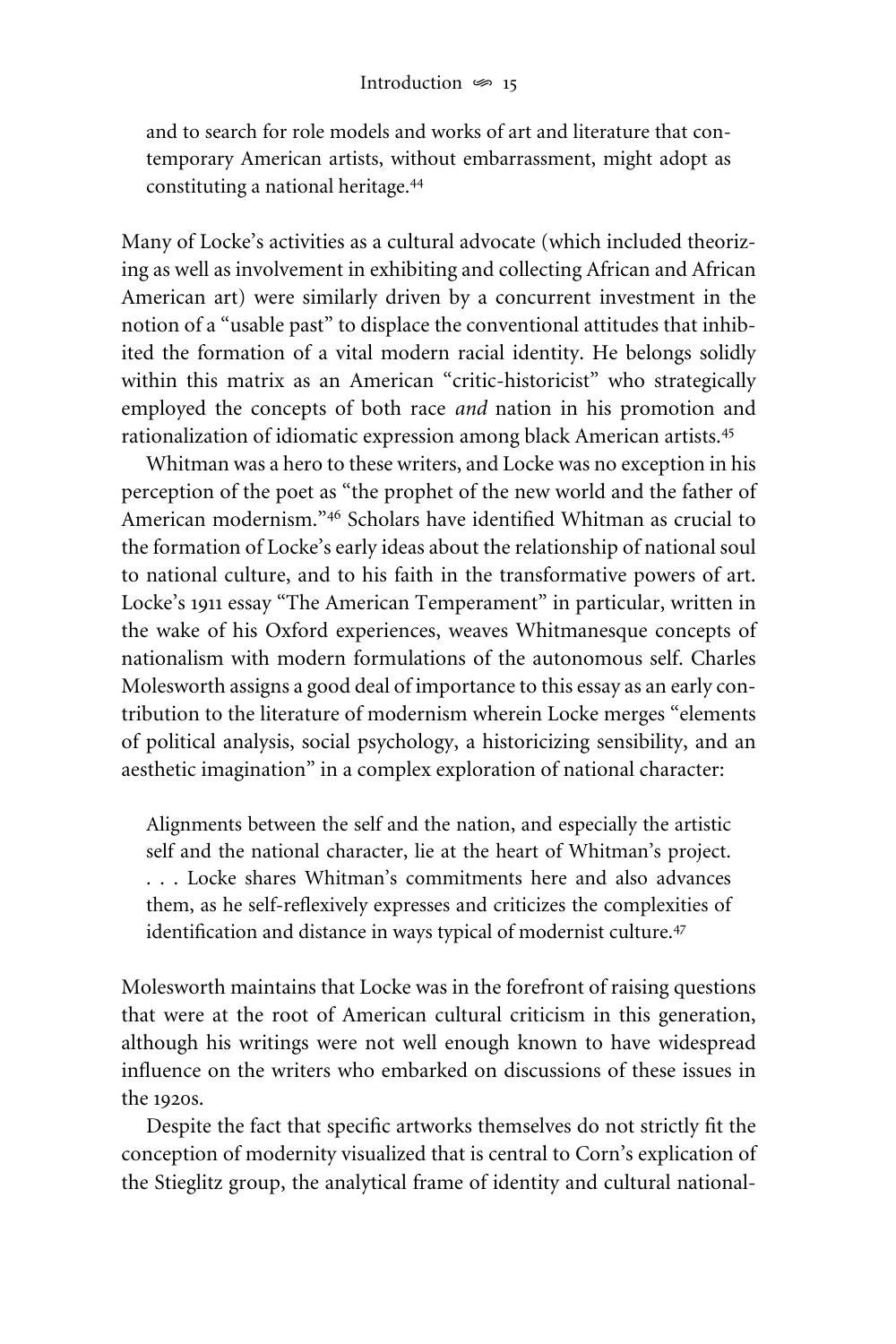ism she employs furnishes extremely useful guidelines for bringing black artists into a related narrative that takes advantage of the expanded parameters suggested by *Rhapsodies in Black.*<sup>48</sup> The Harlem Renaissance may have ended in the late 1920s, but most historians agree that New Negro ideas continued to resonate for black artists into the 1930s, mediated by transformations in American cultural nationalist ideology.49 Nonetheless, Corn's observation regarding the representational language favored by many black artists of this period is consistent with that of historians of African American culture who have long recognized that the aesthetic allegiances of practitioners associated with the climate of the Harlem Renaissance were often at odds with those that make up the received modernist canon. They were not radical modernists in a formal sense, but rather belonged to a more conventional group of artists and writers who understood modernity in very different terms. The challenge that faces historians is to bring questions about modernity and cultural nationalism together in way that makes sense given the unique circumstances of black artists within the landscape Corn describes.

An important step in this direction can be found in the alternative approach to the era taken by historian Helen Shannon, who has wrestled with the concept of black visual modernism not from the standpoint of exclusion but rather by asking complex questions about the terms of discourse and singular circumstances into which both African and African American art were thrust.<sup>50</sup> Like Lemke, Shannon notes that historically studies of primitivism have focused on the influence of African art in the undermining of Western mimetic artistic styles; but they have not looked at other aspects of African art reception, especially within the African American community, where one typically does not see these formal innovators. Shannon accounts for the content and institutional circumstances of several key exhibitions of African art in the early twentieth century, taking into consideration the range of various responses to these shows. A very different story emerges when the reception of African art by black and white artists is viewed comparatively in terms of their respective individual interests and experiences.<sup>51</sup>

Together the conclusions reached by Corn and Shannon have the potential to construct a more complex history in which overlap between the common concerns of artists from majority and minority cultures is made obvious, and yet specificity can be respected and explained.<sup>52</sup> Take, for example, their accounts of the discourse of the folk primitive, one that played an important role in both American modernism and the Harlem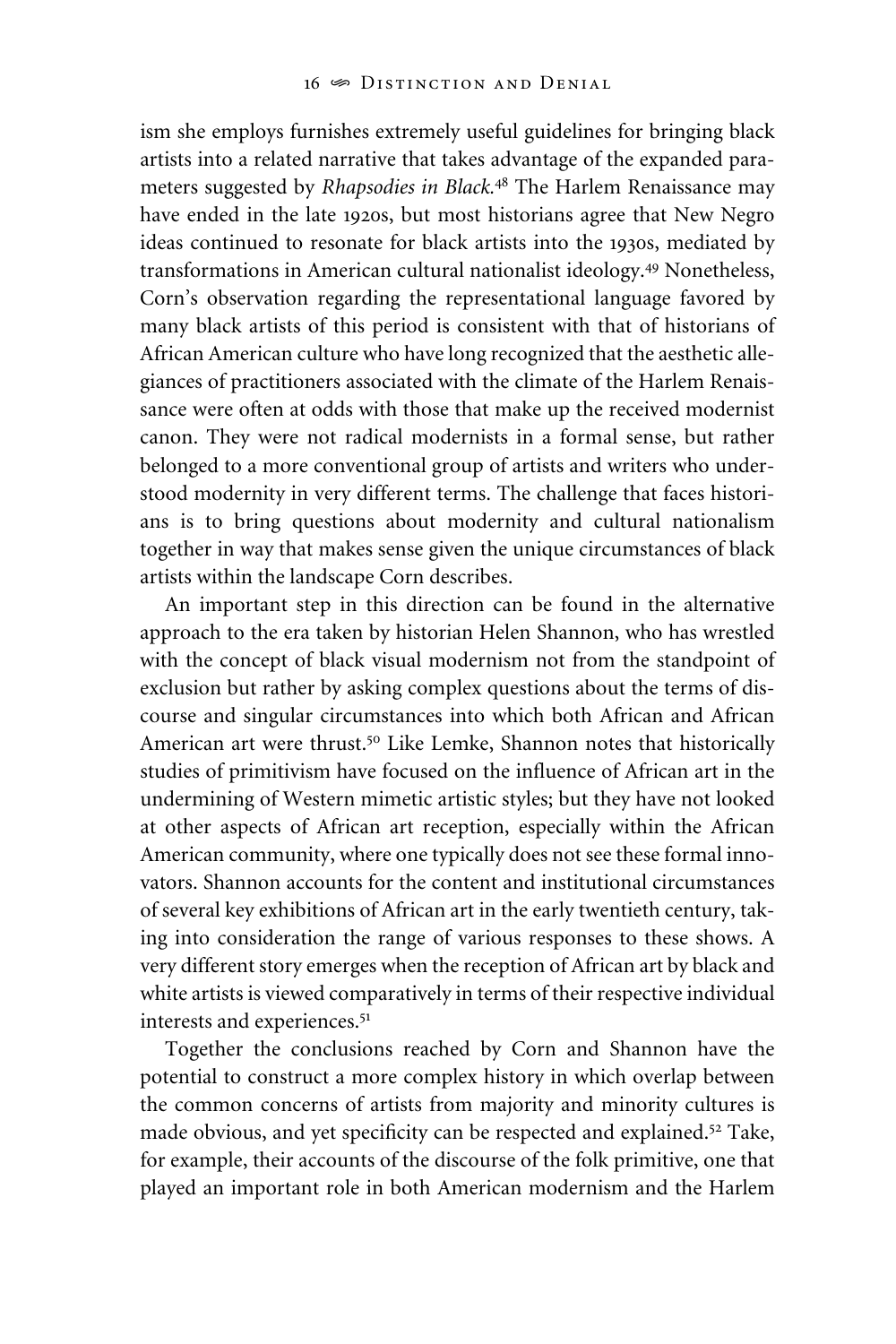Renaissance. Corn charts the swift ascendance of folk art from curiosity to icon and museum object:

It [folk art] was an American variant of primitivizing, repeating the pattern of transformation that tribal arts underwent as they moved from ethnographic museums to progressive artists' studios, the commercial market, and, finally, the art museums. . . . Early exhibitions of African art, moreover, sometimes coincided with those of folk material and were organized by the same people. Folk art enthusiasts used a mythologizing vocabulary similar to that of the primitivists, celebrating the supposed freedoms of the untrained artist and romanticizing preindustrial communities. When Americans pictured the art of their ancestors as charming, naive, intuitive and childlike, they infantilized folk artists and pictured them as without culture, or at least without a superior culture like their own. They created folk artists as "other."<sup>53</sup>

Shannon similarly notes parallels in the early appreciation of African art and folk art, and expands upon the circumstances that led some American museums to show African art in the context of interest in the folk mentality, while others emphasized the connections of African form to the development European modernism.

Corn and Shannon alike acknowledge that while African art functioned initially as an important primitivism for both blacks and whites, it was gradually rejected by the latter in favor of indigenous American folk art and Native American culture. Corn, for example, points out that collectors of folk art did not mix American objects with other kinds of primitivism in art, African or European: "Lest the folk art recovery be seen as only primitivizing, however, let me underline how much the conversation around folk art focused on its being 'ours' rather than 'others.'"54 Conversely, according to Shannon, the postcolonial struggle of black artists led many of them to continue thinking in terms of European modernism combined with African ancestralism long after their nonblack peers had moved on to embrace a usable past closer to home.

These circumstances inevitably placed black artists in an uncertain relationship to variants of cultural nationalism that privileged domestic models of primitivism. As Shannon explains, when the work of academic African American visual artists did not itself demonstrate obvious ancestral retentions—as did works of music, for example—there was really no easy way for critics and theorists to embrace the African primitive as an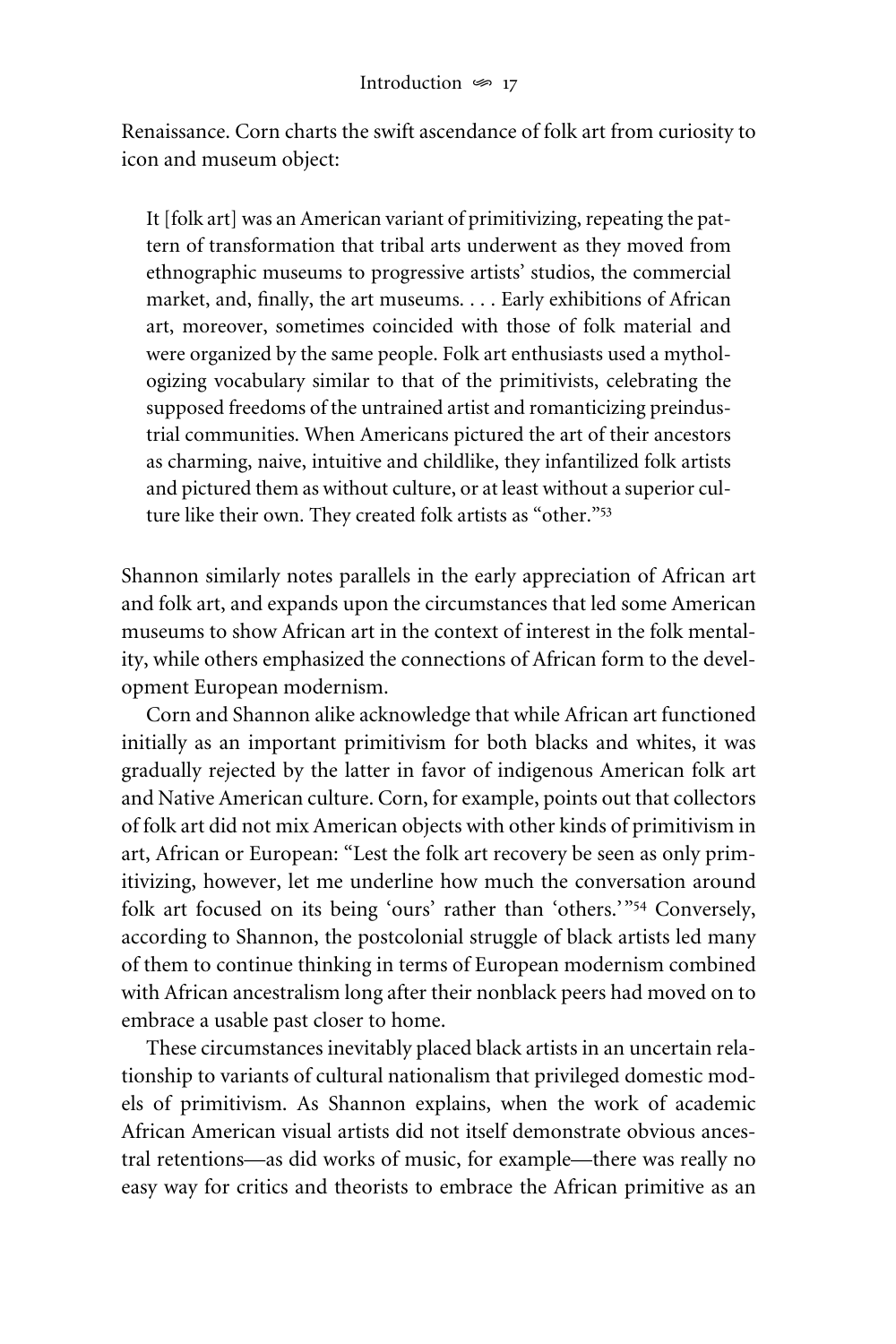indigenous source. Thus she concludes that "with no possible connection seen between the visual arts of Africa and of Africans in the Americas, the latter could be easily dropped from consideration as a primitivist model for an indigenous modernism."55

Shannon makes these observations in the context of her analysis of Marsden Hartley's 1920 essay "The Redman Ceremonial: An American Plea for American Aesthetics," which is used by Corn and other scholars to exemplify the period impulse to lay claim to an indigenous "primitive" past as a source of artistic inspiration. While conceding the important function of this essay within the cultural nationalist rhetoric of the 1920s, Shannon also demonstrates that Hartley encouraged interest in Native American culture because he regarded it as both a more appropriate *and* more palatable alternative to the racial primitivism associated with American blacks: "As an intelligent race, we are not even sure we want to welcome him [the black man] as completely as we might, if his color were just a shade warmer, a shade nearer our own."56 Although Hartley recognized the originality and importance of black folk culture, Shannon identifies the aspects of nativist *and* racist ideology that inform this essay as he strains "to fit the chronology of New World history into the master narrative of evolutionary thought."57

By unpacking the influence of disparate racial experiences on critical reactions to primitivism and African art in America, Shannon is able to contextualize Locke's ideas to parallel developments in early mainstream modernism and American cultural nationalism across generations. Her account of the relationship between folk art and American cultural nationalist thinking is thus deepened to include analysis of the circumstances that affected the community of black artists caught between these paradigms. And while she essentially agrees that African American art does not fit easily into the standard accounts of American modernism, she identifies issues that can be brought to bear on the singular position of black artists within this narrative.

The privileged status of primitivism in Harlem Renaissance discourse, and its connection to the evolution of canonical modernism, has become a significant battleground for cultural historians interested in this period. Literary scholars such as J. Martin Favor argue that by locating racial authenticity in the concept of the "folk" and the "primitive" we limit the discursive frame and restrict the cast of New Negro artists who might enter the pantheon of American modernism, as well as the terms under which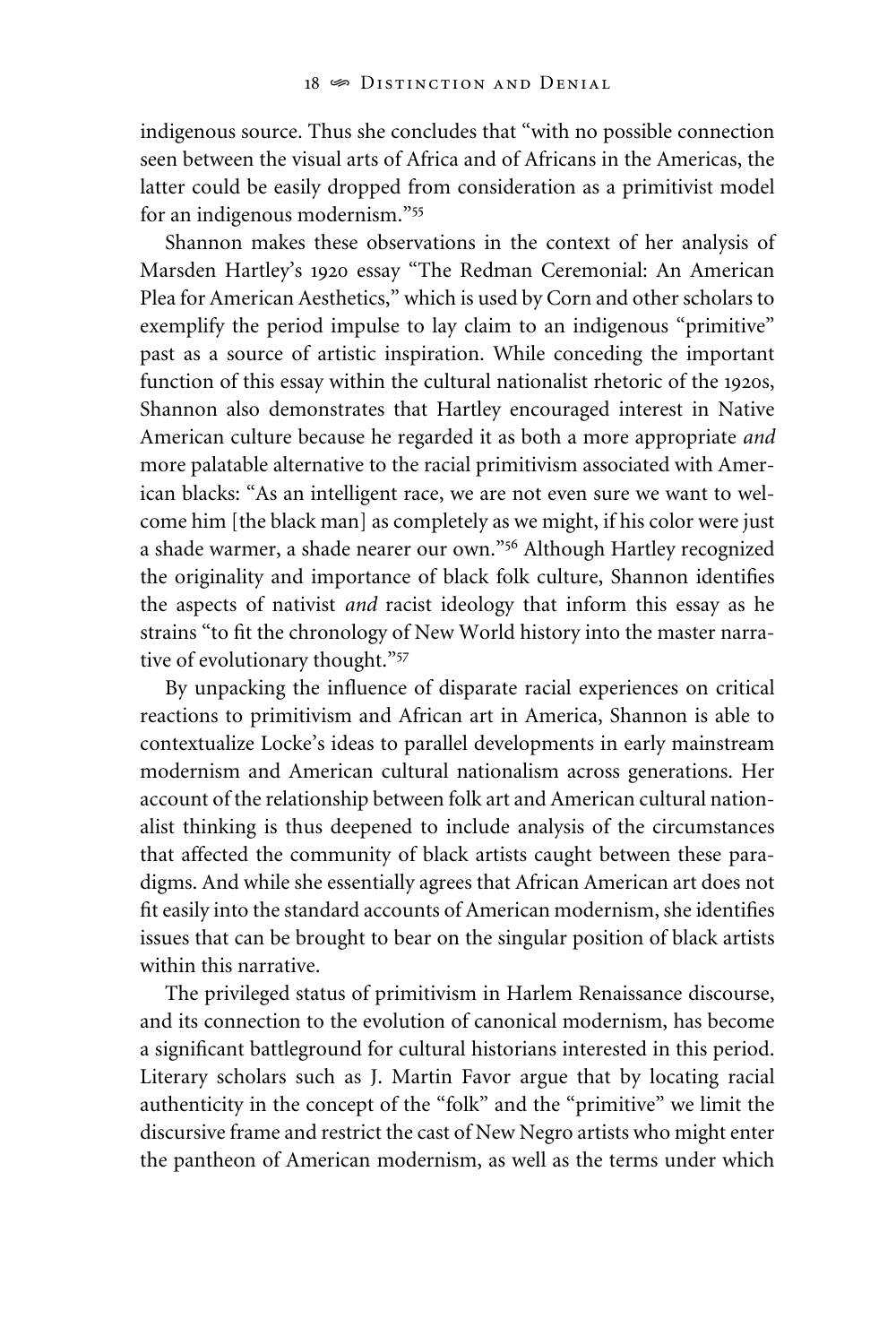they would be admitted. In literature, this has led to a neglect of black bourgeois writers with a decidedly ambivalent attitude toward the "folk" and vernacular expression; in visual art it has resulted in the tepid reception of academically inclined African American artists for whom primitivist themes and modernist styles did not resonate with any particular force.<sup>58</sup> Because black modernism ran both parallel and divergent from canonical American modernism, Shannon similarly argues that an integrated history of American modernism can be achieved only if the narrative of American modernism itself can be made to accommodate the seemingly unrelated styles produced by both groups within the same historical moment.<sup>59</sup>

Collapsing chronology, easing the boundaries enforced through issues of formal allegiances, and resisting the impulse to give the decades between the wars completely distinct personalities would all allow for the development of analytical frames wherein discussions of the interconnectedness of black and nonblack artists make sense and are not forced by arbitrary notions of inclusiveness for its own sake. By charting the complex interplay between music, American modernist art, and cultural identity in the early twentieth century, for example, Donna Cassidy is able to situate African American artist Aaron Douglas comfortably into the history of American art between the wars.<sup>60</sup> Painting the Musical City: Jazz and Cul*tural Identity in American Art, 1910–1940* concerns itself in part with the elision of black experience and expression from the critical history of modernism; but by addressing herself to a thematic in American art and culture, the author seeks to move beyond the idea of simple inclusion/ exclusion.

Cassidy examines the works of five American artists for whom jazz was a central theme: John Marin, Joseph Stella, Arthur Dove, Stuart Davis, and Aaron Douglas. Drawing on observations contained within mainstream scholarship on the Harlem Renaissance, she demonstrates that Douglas's mural *The Song of the Towers* functions effectively as an artistic space in which New Negro ideals merge with constructs of modernity and the programmatic goals of American cultural nationalism. For Douglas, jazz becomes a means to signify not only abstractions that connect urban vitality to modern sounds, but also the struggle for a coherent sense of self, an African American identity able to stake a claim in the modern world. Douglas emerges in this book as the prototypical African American modernist, engaged in the sophisticated negotiation of complex and often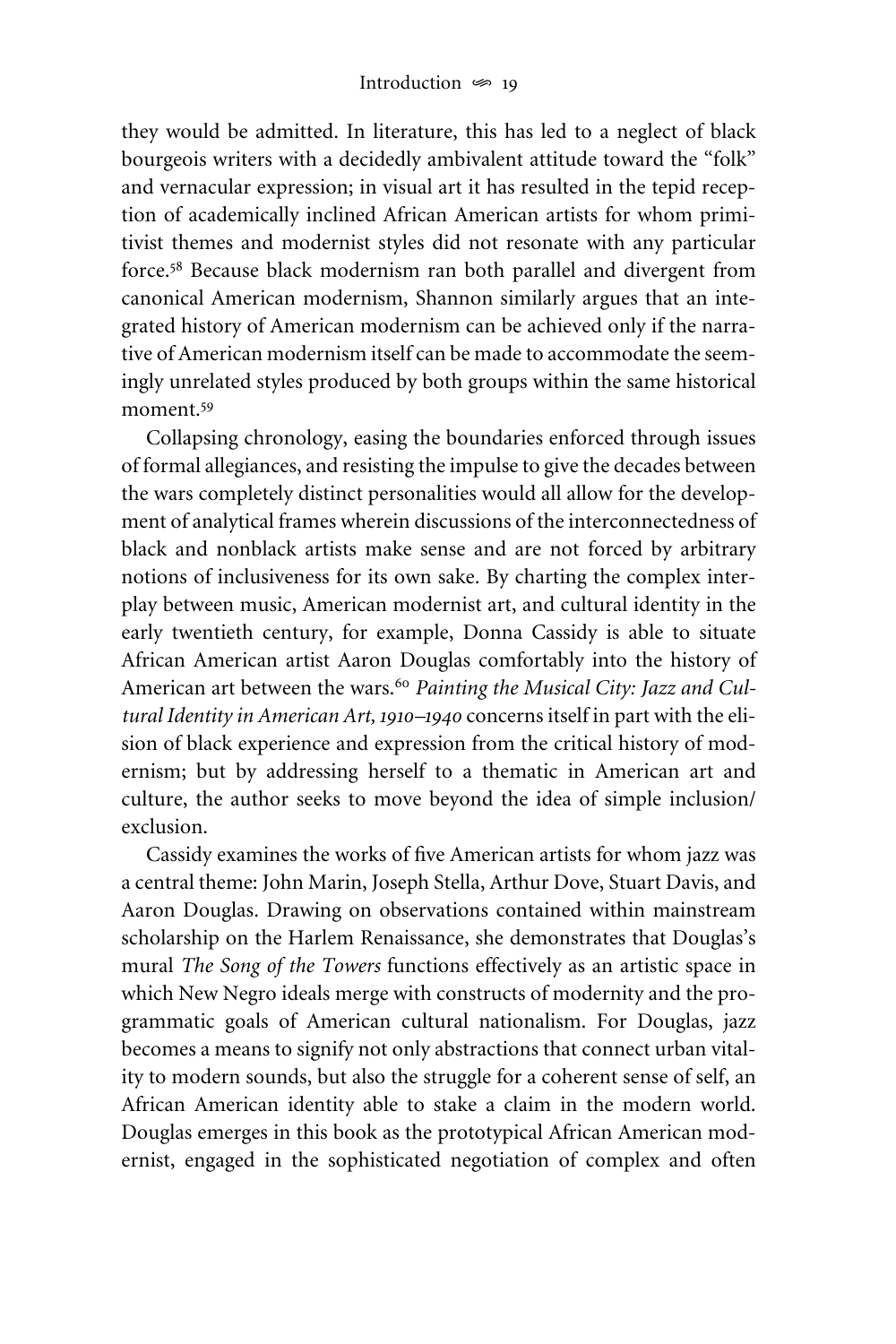competing cultural paradigms. Cassidy connects his murals to the modernist ideals of the 1920's as well as to those of well-known American mural painters of the 1930s such as Thomas Hart Benton.<sup>61</sup>

Effectively "integrated" studies of the interwar decades tend, like *Painting the Musical City,* to examine works of art in terms of key aspects that comprise the era, rather than simply race or modernism per se. This is admittedly much easier to accomplish when the balance is shifted toward the 1930s, both because of the emergence of certain discursive formations for which inclusion is a systemic and fundamental principal, and because there are many more representative examples to support these hypothetical premises. Helen Langa and Andrew Hemingway, for example, give careful attention to the works of black artists within narratives that focus on left-wing politics and institutions in the 1930s, and the social issues that brought artists together.<sup>62</sup> While such connections have been well established in the literature on African American art, these more specialized studies are important departures from general mainstream surveys of the period that tend toward the awkward, albeit well-intentioned, inclusion of black artists.

Similarly, there are a growing number of monographic studies that successfully avoid the pitfalls of ghettoizing African American artists as participants in an entirely separatist tradition unconnected to the developing history of American visual culture. Margaret Vendryes achieves this goal by considering the impact of things such as dance, sexual identity, and religion on the work of sculptor Richmond Barthe.<sup>63</sup> By foregrounding the impact of artistic training on the specific choices made by Malvin Gray Johnson, Jacqueline Francis is able to place the artist in the context of a wider conversation about diverse forms of conservative modernism that is relevant to many American artists of this era irrespective of race.<sup>64</sup> Caroline Goeser's complex exploration of the relationship between art, literature, and commerce provides an opportunity to position Harlem Renaissance graphic art in relation to mainstream ideas and artistic production in the domain of illustration.<sup>65</sup> Discussions such as these extend naturally into the respective relationship of black and white artists to specific ideas and circumstances.

This book seeks to explain the possibilities and pitfalls faced by black artists as they pursued a collective identity during a crucial period of American cultural history. It will, I hope, encourage new ways of articulating the centrality of African American expression to the history of Ameri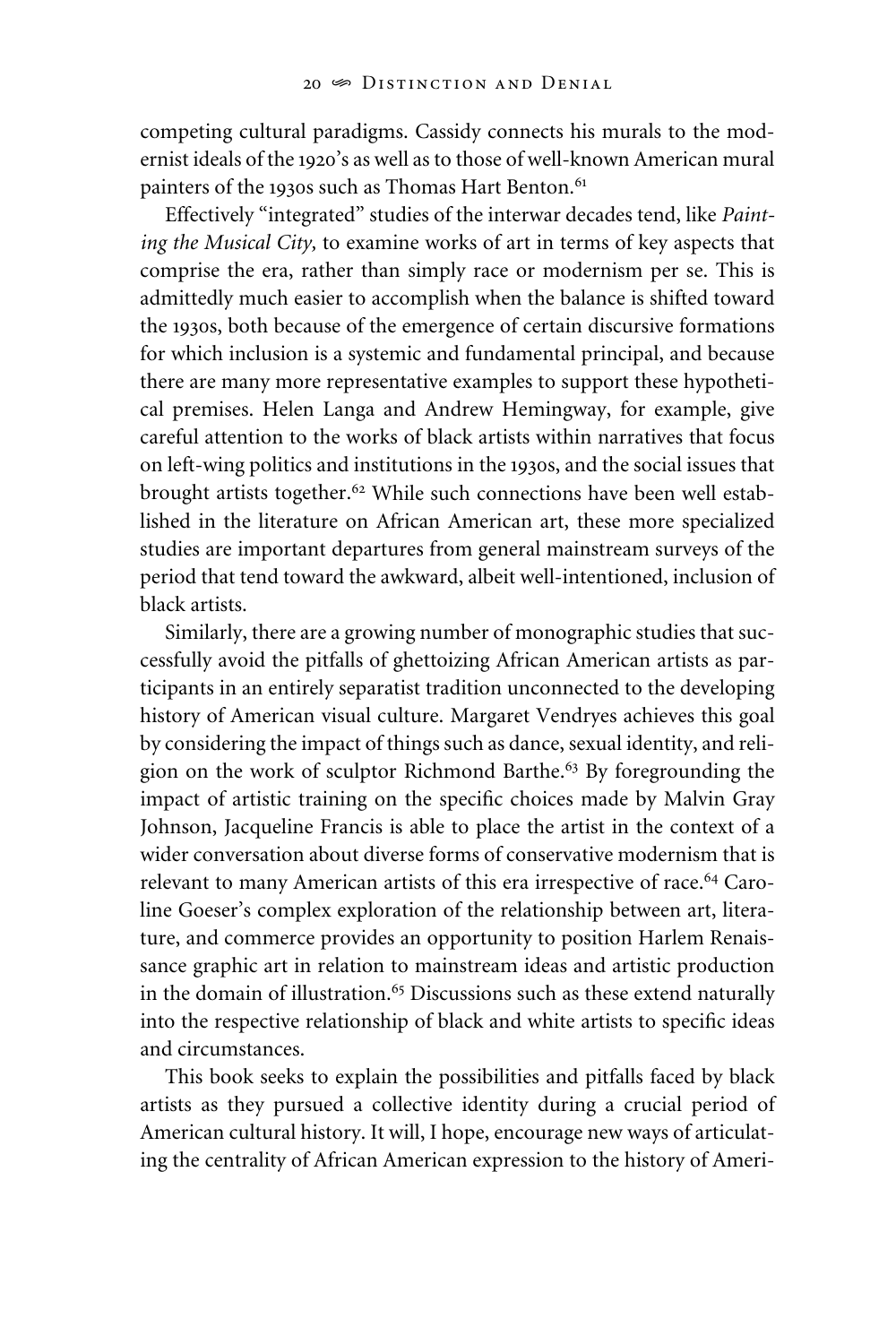can art, and of exploring points of intersection between the work of black artists and that of artists operating within the majority culture. Such projects need not ignore the concrete realities of circumstance that make for substantive differences in the respective critical and expressive paradigms that ultimately emerge. Although mindful of cultural nationalism as a dominant ideal, Locke, to a much greater extent than his Americanist peers, needed to expend considerable effort counteracting prevailing social and economic conditions that continued to impede the development and appreciation of African American art. This prompted him to work through adult education programs in an effort to combat ignorance and build audiences for black artists. Further, the phobias and shame associated with the past among African Americans far exceeded general American cultural defensiveness in relation to Europe, making the restoration of dignity to the perception of blackness itself a preoccupation that white artists did not share.

Even in light of these differences, I am suggesting that the shared discourse of cultural nationalism provides useful entry into many issues of relevance to the consideration of black artists in a way that logically situates them within mainstream historical narratives. It goes without saying that the concept of nationalism, like the concept of the artist, is itself unstable. As both Hutchinson and Corn point out, nationalisms are constructed and are subject to constant change.<sup>66</sup> But it is also true that African American artists in the 1920s and 1930s were deeply embedded in ongoing conversations about the meaning of the nation, however fluid we may understand their terms to be. This stands in sharp contrast to earlier eras of American cultural history, even those similarly preoccupied with national identity, about which such a claim cannot be made.

Sarah Burns has demonstrated the extent to which the language of art criticism and other mechanisms of communication participate in the construction and interpretation of modern artistic personalities, and in the maintenance of their reputations. Artists in the modern age, she argues, are "products of shifting networks of discourse on the questions of who and what an artist was to be in a changing and rapidly modernized world, and what it meant to be modern and American."67 In Burns's account of her decision to structure an argument around a select group of late-nineteenth-century artists, she explains the mere "walk-on role" of renowned African American expatriate painter Henry Tanner as a matter of theoretical consistency: